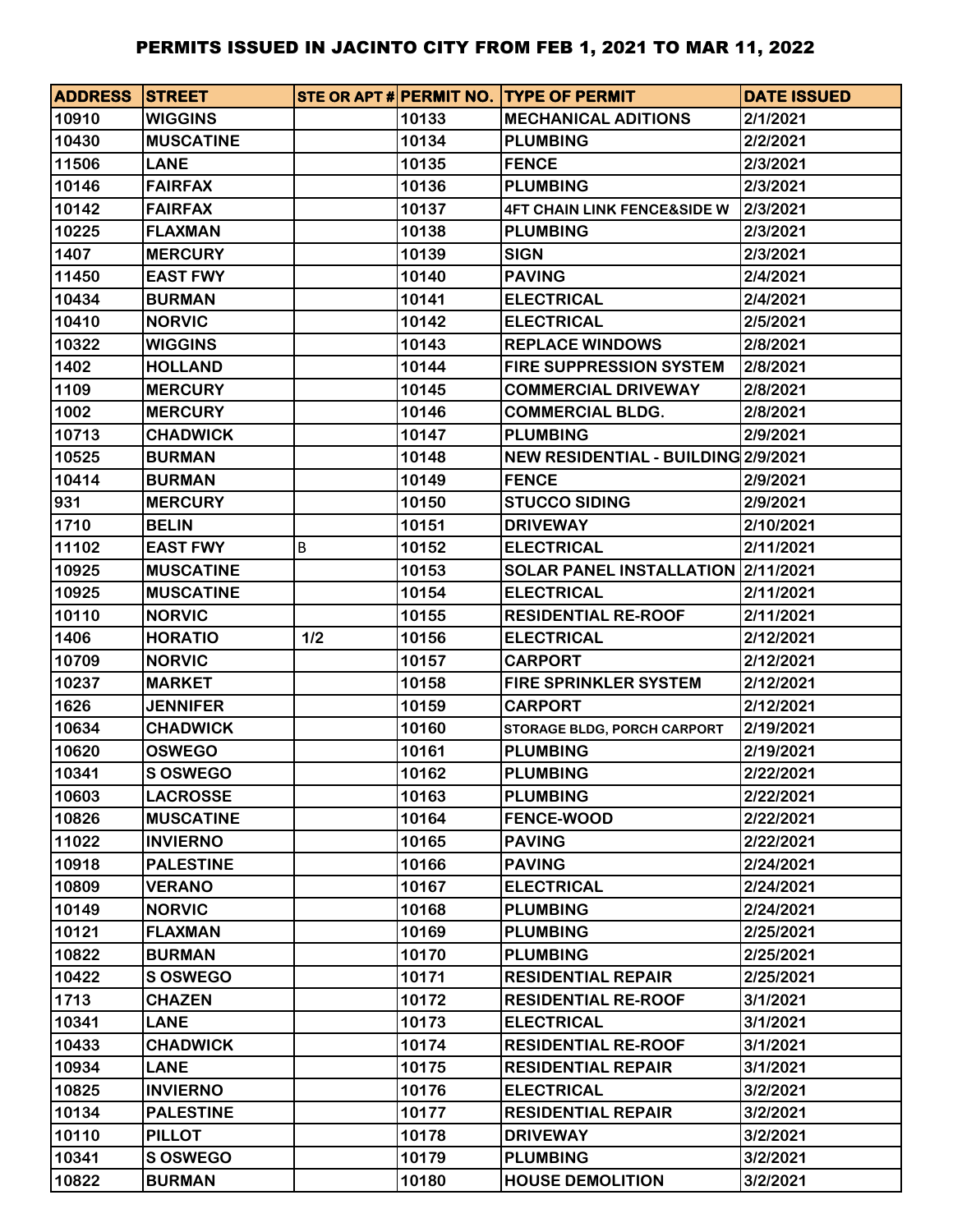| 1109  | <b>SIESTA</b>     | 10181 | <b>ELECTRICAL</b>                     | 3/3/2021  |
|-------|-------------------|-------|---------------------------------------|-----------|
| 1114  | <b>DACUS</b>      | 10182 | <b>PORCH &amp; RES. REPAIRS</b>       | 3/3/2021  |
| 10146 | <b>BURMAN</b>     | 10183 | <b>WATER &amp; SEWER DISCONNECT</b>   | 3/4/2021  |
| 11602 | <b>LANE</b>       | 10184 | <b>DRIVEWAY AND PAVING</b>            | 3/4/2021  |
| 10222 | <b>FAIRFAX</b>    | 10186 | <b>PLUMBING</b>                       | 3/4/2021  |
| 11450 | <b>EAST FWY</b>   | 10187 | <b>ELECTRICAL</b>                     | 3/5/2021  |
| 1705  | <b>SERPENTINE</b> | 10188 | <b>FENCE</b>                          | 3/5/2021  |
| 931   | <b>MERCURY</b>    | 10189 | <b>DRIVEWAY</b>                       | 3/5/2021  |
| 10313 | <b>CHADWICK</b>   | 10190 | <b>DRIVEWAY</b>                       | 3/5/2021  |
| 10922 | <b>LACROSSE</b>   | 10191 | <b>DRIVEWAY</b>                       | 3/5/2021  |
| 11605 | <b>LANE</b>       | 10192 | <b>FENCE</b>                          | 3/5/2021  |
| 10925 | <b>MUSCATINE</b>  | 10193 | <b>ELECTRICAL</b>                     | 3/8/2021  |
| 10209 | <b>CHADWICK</b>   | 10194 | <b>PAVING</b>                         | 3/8/2021  |
| 10346 | <b>MUNN</b>       | 10195 | <b>METAL CARPORT</b>                  | 3/8/2021  |
| 10614 | <b>MUSCATINE</b>  | 10196 | <b>DRIVEWAY</b>                       | 3/8/2021  |
| 10913 | <b>OSWEGO</b>     | 10197 | <b>PLUMBING</b>                       | 3/8/2021  |
| 11505 | <b>OGLESBY</b>    | 10198 | <b>RESIDENTIAL ADD.</b>               | 3/10/2021 |
| 9990  | <b>EAST FWY</b>   | 10199 | <b>PLUMBING FIRE LI</b>               | 3/10/2021 |
| 9990  | <b>EAST FWY</b>   | 10200 | <b>PLUMBING</b>                       | 3/10/2021 |
| 10346 | <b>CHADWICK</b>   | 10201 | <b>FENCE</b>                          | 3/10/2021 |
| 10102 | <b>BURMAN</b>     | 10202 | <b>PLUMBING</b>                       | 3/11/2021 |
| 10134 | <b>BURMAN</b>     | 10203 | <b>DRIVEWAY</b>                       | 3/11/2021 |
| 1506  | <b>CHESTON</b>    | 10204 | <b>NEW RESIDENTIAL</b>                | 3/11/2021 |
| 10906 | <b>FLAXMAN</b>    | 10205 | <b>REPLACE SIDING &amp;</b>           | 3/12/2021 |
| 10620 | <b>OSWEGO</b>     | 10206 | <b>RES. REP.-DAMAGE</b>               | 3/12/2021 |
| 11519 | <b>MARKET ST</b>  | 10207 | 6' FENCE                              | 3/12/2021 |
| 10614 | <b>MUSCATINE</b>  | 10208 | DRIVEWAY AND SIDEWALK                 | 3/12/2021 |
| 10137 | <b>CHADWICK</b>   | 10209 | <b>PAVING</b>                         | 3/12/2021 |
| 10410 | <b>N LACROSSE</b> | 10210 | <b>RESIDENTIAL REPAIRS-SIDING</b>     | 3/15/2021 |
| 10245 | <b>FLAXMAN</b>    | 10211 | ACCESSORY BUILDING-SHED ON 3/15/2021  |           |
| 10910 | <b>FLAXMAN</b>    | 10212 | REPLACE SIDING AND WINDOWS 3/16/2021  |           |
| 10417 | <b>S OSWEGO</b>   | 10213 | <b>CARPORT</b>                        | 3/16/2021 |
| 10626 | <b>CHADWICK</b>   | 10214 | <b>RESIDENTIAL REPAIRS</b>            | 3/16/2021 |
| 931   | <b>MERCURY</b>    | 10215 | <b>COMMERCIAL DRIVEWAY ON DACU</b>    | 3/16/2021 |
| 10620 | <b>OSWEGO</b>     | 10216 | <b>PLUMBING</b>                       | 3/16/2021 |
| 10925 | <b>WIGGINS</b>    | 10217 | <b>PLUMBING</b>                       | 3/17/2021 |
| 10338 | <b>MUNN</b>       | 10218 | <b>DRIVEWAY</b>                       | 3/17/2021 |
| 10602 | <b>FAIRFAX</b>    | 10219 | <b>RESD REPAIRS-SIDING&amp; WINDO</b> | 3/17/2021 |
| 10413 | <b>CHADWICK</b>   | 10220 | <b>REROOF OF GARAGE</b>               | 3/18/2021 |
| 11519 | <b>MARKET ST</b>  | 10221 | <b>MECHANICAL</b>                     | 3/19/2021 |
| 10118 | <b>CHADWICK</b>   | 10222 | <b>FENCE</b>                          | 3/19/2021 |
| 10426 | <b>PALESTINE</b>  | 10223 | <b>RESIDENTIAL REPAIRS</b>            | 3/19/2021 |
| 1533  | <b>JENNIFER</b>   | 10224 | <b>RESIDENTIAL REPAIRS</b>            | 3/19/2021 |
| 1618  | <b>JENNIFER</b>   | 10225 | <b>RESIDENTIAL REPAIRS</b>            | 3/22/2021 |
| 10341 | S OSWEGO          | 10226 | <b>ELECTRICAL</b>                     | 3/22/2021 |
| 1521  | <b>SERPENTINE</b> | 10227 | <b>PLUMBING</b>                       | 3/22/2021 |
| 11510 | <b>OXHAM</b>      | 10228 | <b>ELECTRICAL</b>                     | 3/22/2021 |
| 10509 | <b>LANE</b>       | 10229 | <b>FENCE-METAL</b>                    | 3/23/2021 |
| 11026 | <b>MUSCATINE</b>  | 10230 | <b>RESIDENTIAL REPAIRS</b>            | 3/23/2021 |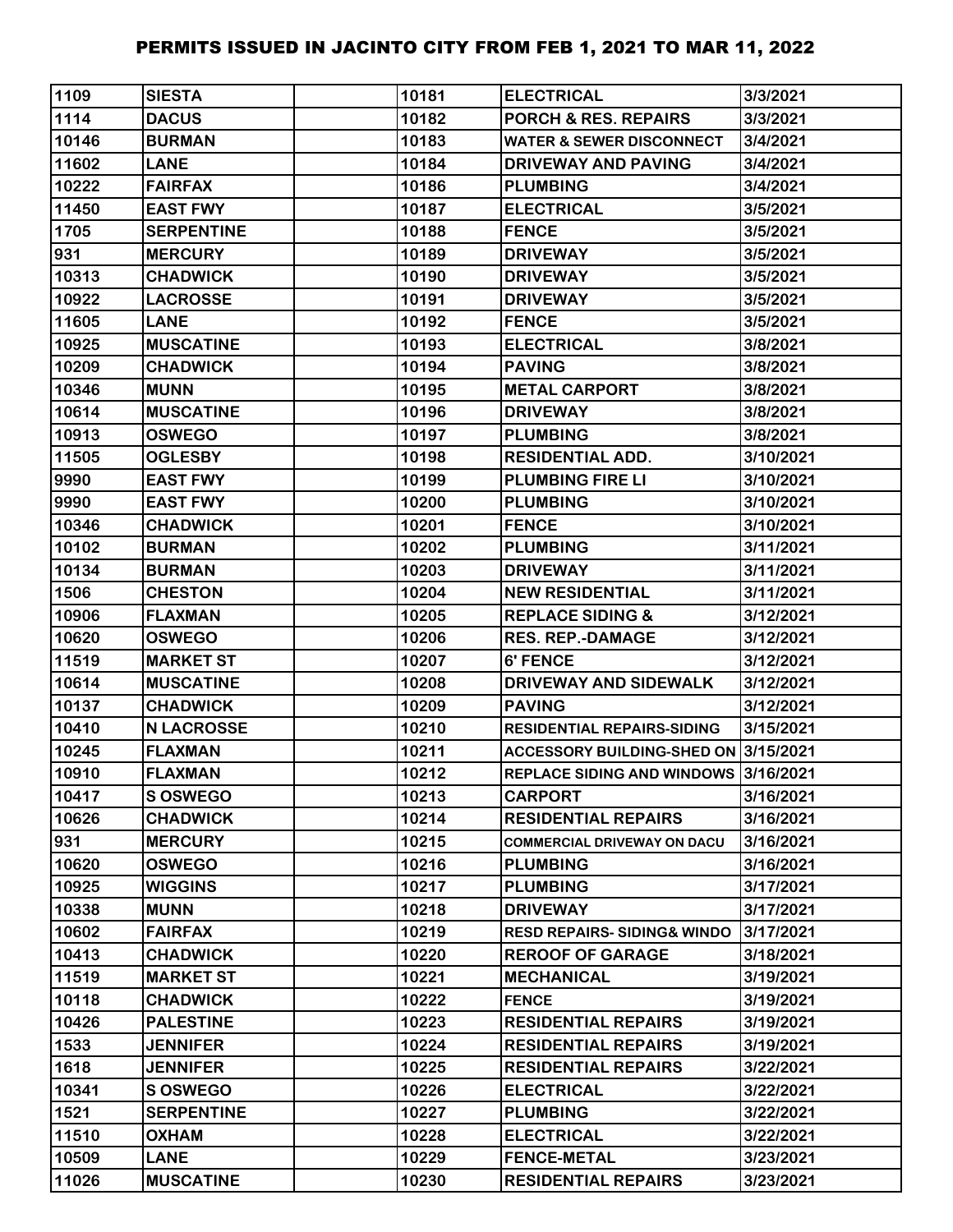| 10626 | <b>GARBER</b>    |                   | 10231 | <b>DRIVEWAY</b>                    | 3/24/2021 |
|-------|------------------|-------------------|-------|------------------------------------|-----------|
| 10934 | <b>OSWEGO</b>    |                   | 10232 | <b>PAVING</b>                      | 3/24/2021 |
| 1613  | <b>CASPERSON</b> |                   | 10233 | <b>RESIDENTIAL REPAIRS-WINDOWS</b> | 3/25/2021 |
| 10121 | <b>CHADWICK</b>  |                   | 10234 | <b>RESIDENTIAL REPAIRS-WINDOWS</b> | 3/25/2021 |
| 10229 | <b>NORVIC</b>    |                   | 10235 | <b>PLUMBING</b>                    | 3/25/2021 |
| 10205 | <b>CHADWICK</b>  |                   | 10236 | <b>ELECTRICAL</b>                  | 3/26/2021 |
| 10146 | <b>BURMAN</b>    |                   | 10237 | <b>PLUMBING</b>                    | 3/29/2021 |
| 11026 | <b>LACROSSE</b>  |                   | 10238 | <b>RESIDENTIAL RE-ROOF</b>         | 3/29/2021 |
| 11602 | <b>OXHAM</b>     |                   | 10239 | <b>PAVING</b>                      | 3/29/2021 |
| 1709  | <b>CASPERSON</b> |                   | 10240 | <b>ACCESSORY BUILDING-SHED</b>     | 3/30/2021 |
| 1709  | <b>CASPERSON</b> |                   | 10241 | <b>MECHANICAL</b>                  | 3/30/2021 |
| 11505 | <b>OXHAM</b>     |                   | 10242 | <b>CARPORT</b>                     | 3/30/2021 |
| 10122 | <b>PALESTINE</b> |                   | 10243 | <b>RESIDENTIAL RE-ROOF</b>         | 3/30/2021 |
| 1109  | <b>MERCURY</b>   |                   | 10244 | <b>FENCE</b>                       | 3/30/2021 |
| 10238 | <b>NORVIC</b>    |                   | 10245 | <b>REPLACE SIDING</b>              | 3/31/2021 |
| 10706 | <b>LANE</b>      |                   | 10246 | <b>DRIVEWAY</b>                    | 4/1/2021  |
| 10617 | <b>MUSCATINE</b> |                   | 10247 | <b>BLOCK AND BASE LEVEL</b>        | 4/1/2021  |
| 1713  | <b>CASPERSON</b> |                   | 10248 | <b>DRIVEWAY</b>                    | 4/1/2021  |
| 10310 | <b>WIGGINS</b>   |                   | 10249 | <b>PAVING</b>                      | 4/1/2021  |
| 11519 | <b>MARKET ST</b> |                   | 10250 | <b>PLUMBING</b>                    | 4/5/2021  |
| 11001 | <b>MUSCATINE</b> |                   | 10251 | <b>ELECTRICAL</b>                  | 4/5/2021  |
| 11005 | <b>MUSCATINE</b> |                   | 10252 | <b>ELECTRICAL</b>                  | 4/5/2021  |
| 1610  | <b>CASPERSON</b> |                   | 10253 | <b>DRIVEWAY</b>                    | 4/5/2021  |
| 10602 | <b>WIGGINS</b>   |                   | 10254 | <b>FENCE AND REPLACE SIDING</b>    | 4/6/2021  |
| 1702  | <b>CHESTON</b>   |                   | 10255 | <b>REROOF</b>                      | 4/6/2021  |
| 10505 | <b>CHADWICK</b>  |                   | 10256 | <b>DRIVEWAY</b>                    | 4/6/2021  |
| 10314 | <b>EAST FWY</b>  |                   | 10257 | <b>ELECTRICAL</b>                  | 4/6/2021  |
| 11510 | <b>FLAXMAN</b>   |                   | 10258 | <b>PLUMBING</b>                    | 4/6/2021  |
| 10802 | <b>MUSCATINE</b> |                   | 10259 | <b>DRIVEWAY</b>                    | 4/7/2021  |
| 10241 | <b>PALESTINE</b> |                   | 10260 | <b>RESIDENTIAL REPAIRS</b>         | 4/7/2021  |
| 10121 | <b>CHADWICK</b>  |                   | 10261 | <b>RES-REMODEL</b>                 | 4/8/2021  |
| 1626  | <b>JENNIFER</b>  |                   | 10263 | <b>ELECTRICAL</b>                  | 4/8/2021  |
| 10521 | <b>NORVIC</b>    |                   | 10264 | <b>FOUNDATION LEVEL</b>            | 4/9/2021  |
| 10117 | <b>RUMAR</b>     |                   | 10265 | <b>ACCESSORY BLDG</b>              | 4/9/2021  |
| 10930 | <b>BURMAN</b>    |                   | 10266 | <b>FENCE</b>                       | 4/9/2021  |
| 10510 | <b>WIGGINS</b>   |                   | 10267 | <b>RESIDENTIAL REPAIRS</b>         | 4/9/2021  |
| 10425 | <b>WIGGINS</b>   |                   | 10268 | <b>FENCE</b>                       | 4/9/2021  |
| 1709  | <b>CASPERSON</b> |                   | 10269 | <b>ELECTRICAL</b>                  | 4/12/2021 |
| 10606 | <b>WIGGINS</b>   |                   | 10270 | <b>DRIVEWAY</b>                    | 4/12/2021 |
| 1702  | <b>JENNIFER</b>  |                   | 10271 | <b>PLUMBING</b>                    | 4/12/2021 |
| 10405 | <b>MUSCATINE</b> |                   | 10272 | <b>WOOD FENCE</b>                  | 4/12/2021 |
| 10629 | <b>FLAXMAN</b>   |                   | 10273 | <b>SHED REPAIRS</b>                | 4/12/2021 |
| 10205 | <b>PILLOT</b>    |                   | 10274 | <b>CHAINLINK &amp; WOOD FENCE</b>  | 4/12/2021 |
| 10138 | <b>PILLOT</b>    |                   | 10275 | <b>DRIVEWAY</b>                    | 4/13/2021 |
| 10425 | <b>BURMAN</b>    |                   | 10276 | <b>DRIVEWAY</b>                    | 4/13/2021 |
| 1606  | <b>JENNIFER</b>  |                   | 10277 | <b>REROOF</b>                      | 4/13/2021 |
| 10511 | <b>LACROSSE</b>  |                   | 10278 | <b>COMM. REMODEL</b>               | 4/14/2021 |
| 10511 | <b>LACROSSE</b>  | TB1685-33/3410279 |       | <b>COMM. REMODEL</b>               | 4/14/2021 |
| 10511 | <b>LACROSSE</b>  | TB1685-33/3410280 |       | <b>COMM. REMODEL</b>               | 4/14/2021 |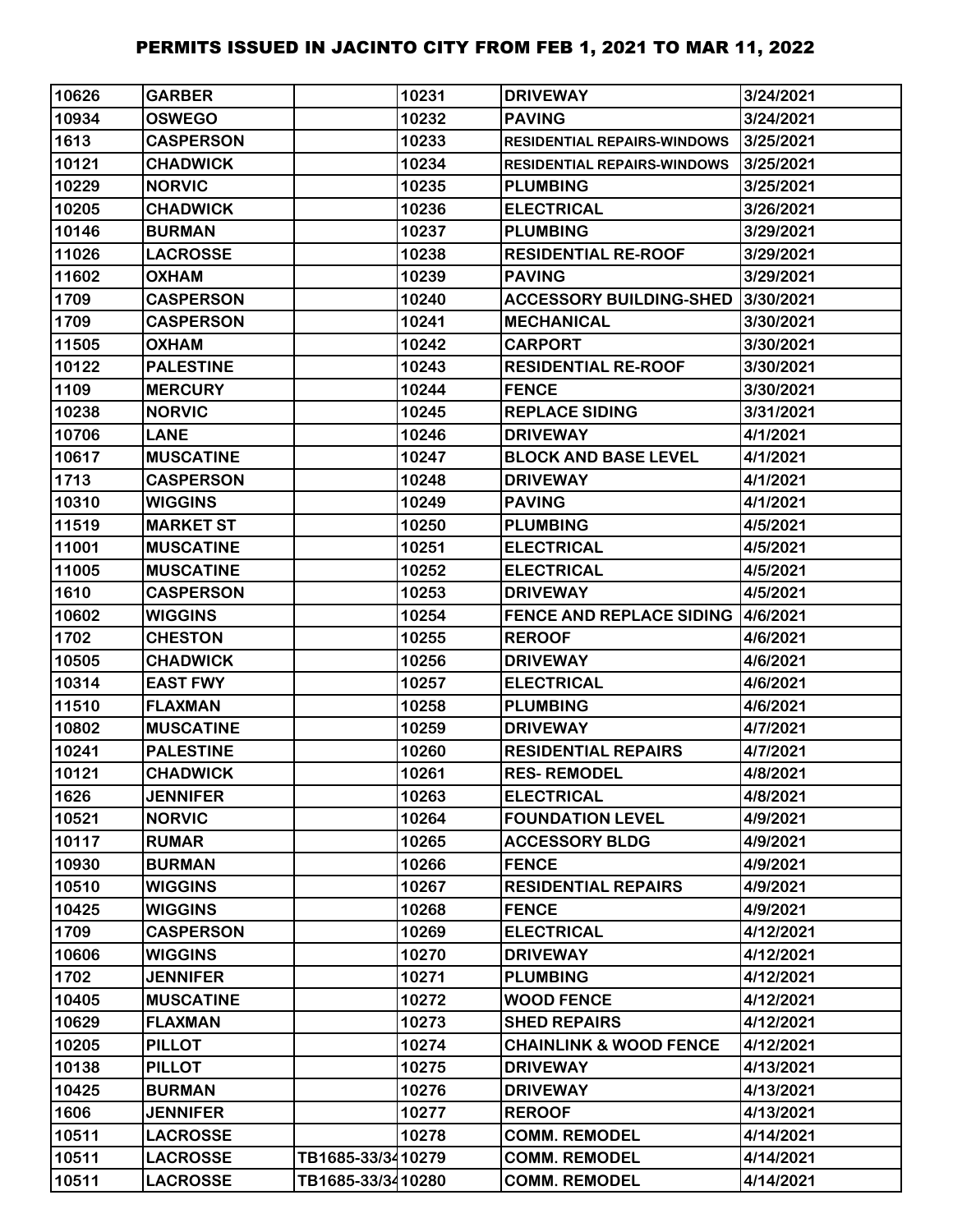| 10511 | <b>LACROSSE</b>  | TB272-31/32 10281 |       | <b>COMM. REMODEL</b>                | 4/14/2021 |
|-------|------------------|-------------------|-------|-------------------------------------|-----------|
| 10511 | <b>LACROSSE</b>  | TB272-31/32 10282 |       | <b>COMM. REMODEL</b>                | 4/14/2021 |
| 10511 | <b>LACROSSE</b>  | TB243-29/30 10283 |       | <b>COMM. REMODEL</b>                | 4/14/2021 |
| 10511 | <b>LACROSSE</b>  | TB243-29/30 10284 |       | <b>COMM. REMODEL</b>                | 4/14/2021 |
| 10511 | <b>LACROSSE</b>  |                   | 10285 | <b>COMM. REMODEL</b>                | 4/14/2021 |
| 10511 | <b>LACROSSE</b>  | 27/28             | 10286 | <b>COMM. REMODEL</b>                | 4/14/2021 |
| 10511 | <b>LACROSSE</b>  | TB900-26          | 10287 | <b>COMM. REMODEL</b>                | 4/14/2021 |
| 10511 | <b>LACROSSE</b>  | TB900-26          | 10288 | <b>COMM. REMODEL</b>                | 4/14/2021 |
| 10511 | <b>LACROSSE</b>  | TB2457-39/4010289 |       | <b>COMM. REMODEL</b>                | 4/14/2021 |
| 10918 | <b>VERANO</b>    |                   | 10290 | <b>REROOF</b>                       | 4/15/2021 |
| 10905 | <b>VERANO</b>    |                   | 10291 | <b>METAL CARPORT</b>                | 4/15/2021 |
| 11515 | <b>MARKET</b>    |                   | 10292 | <b>MECHANICAL</b>                   | 4/15/2021 |
| 1610  | <b>BURMAN</b>    |                   | 10293 | <b>RES.REPAIRS</b>                  | 4/15/2021 |
| 1317  | <b>BELIN</b>     |                   | 10294 | <b>INGROUND POOL</b>                | 4/16/2021 |
| 10201 | <b>FLAXMAN</b>   |                   | 10295 | <b>WOOD-FENCE</b>                   | 4/16/2021 |
| 10714 | <b>PILLOT</b>    |                   | 10296 | <b>WOOD FENCE</b>                   | 4/16/2021 |
| 10118 | <b>WIGGINS</b>   |                   | 10297 | <b>RES.REPAIRS</b>                  | 4/19/2021 |
| 10213 | <b>NORVIC</b>    |                   | 10298 | <b>PLUMBING</b>                     | 4/19/2021 |
| 1335  | <b>HORATIO</b>   |                   | 10299 | <b>DEMO.SHED</b>                    | 4/19/2021 |
| 1734  | <b>BELIN</b>     |                   | 10300 | <b>DRIVEWAY</b>                     | 4/20/2021 |
| 1717  | <b>JENNIFER</b>  |                   | 10302 | PATIO, ROOF DECK STRUCTUI 4/20/2021 |           |
| 1506  | <b>CHESTON</b>   |                   | 10303 | <b>PLUMBING</b>                     | 4/21/2021 |
| 10146 | <b>BURMAN</b>    |                   | 10304 | <b>MECHANICAL</b>                   | 4/21/2021 |
| 10202 | <b>PALESTINE</b> |                   | 10305 | <b>FENCE</b>                        | 4/21/2021 |
| 10330 | <b>MUNN</b>      |                   | 10306 | <b>RESIDENTIAL RE-ROOF</b>          | 4/21/2021 |
| 10409 | <b>BURMAN</b>    |                   | 10307 | <b>PLUMBING</b>                     | 4/22/2021 |
| 11502 | <b>CELTIS</b>    |                   | 10308 | <b>DRIVEWAY</b>                     | 4/23/2021 |
| 1526  | <b>BELIN</b>     |                   | 10309 | <b>DRIVEWAY</b>                     | 4/23/2021 |
| 10146 | <b>BURMAN</b>    |                   | 10310 | <b>ELECTRICAL</b>                   | 4/23/2021 |
| 1702  | <b>JENNIFER</b>  |                   | 10311 | <b>MECHANICAL</b>                   | 4/23/2021 |
| 10441 | N OSWEGO         |                   | 10312 | <b>REPLACE SIDING &amp; TRIM</b>    | 4/23/2021 |
| 11020 | <b>BURMAN</b>    |                   | 10313 | <b>PLUMBING</b>                     | 4/27/2021 |
| 10122 | <b>BURMAN</b>    |                   | 10315 | <b>RESIDENTIAL RE-ROOF</b>          | 4/27/2021 |
| 921   | <b>AKRON</b>     |                   | 10316 | <b>RIGHT OF WAY</b>                 | 4/27/2021 |
| 11519 | <b>MARKET ST</b> |                   | 10317 | <b>RIGHT OF WAY</b>                 | 4/27/2021 |
| 10401 | <b>MUNN</b>      |                   | 10318 | <b>RESIDENTIAL RE-ROOF</b>          | 4/27/2021 |
| 11519 | <b>MARKET ST</b> |                   | 10319 | <b>PLUMBING</b>                     | 4/29/2021 |
| 10409 | <b>BURMAN</b>    |                   | 10320 | <b>DEMOLITION</b>                   | 4/29/2021 |
| 931   | <b>MERCURY</b>   |                   | 10321 | <b>COMMERCIAL REMODEL</b>           | 5/3/2021  |
| 11602 | <b>SEAGRAM</b>   |                   | 10322 | RES.REP.(ROOF & B.PORCH FI5/3/2021  |           |
| 11505 | <b>OXHAM</b>     |                   | 10323 | <b>DRIVEWAY, PAVING &amp; GATE</b>  | 5/3/2021  |
| 10237 | <b>MARKET</b>    |                   | 10324 | <b>PLUMBING</b>                     | 5/4/2021  |
| 1625  | <b>JENNIFER</b>  |                   | 10325 | <b>PLUMBING</b>                     | 5/4/2021  |
| 1506  | <b>CHESTON</b>   |                   | 10326 | <b>MECHANICAL</b>                   | 5/4/2021  |
| 10529 | <b>LACROSSE</b>  |                   | 10327 | <b>ELECTRICAL</b>                   | 5/4/2021  |
| 1434  | <b>HORATIO</b>   |                   | 10328 | <b>PLUMBING</b>                     | 5/4/2021  |
| 10425 | <b>CHADWICK</b>  |                   | 10329 | <b>DRIVEWAY</b>                     | 5/4/2021  |
| 10606 | <b>WIGGINS</b>   |                   | 10330 | <b>FENCE</b>                        | 5/4/2021  |
| 10938 | <b>LACROSSE</b>  |                   | 10331 | <b>RESIDENTIAL - REMODEL</b>        | 5/5/2021  |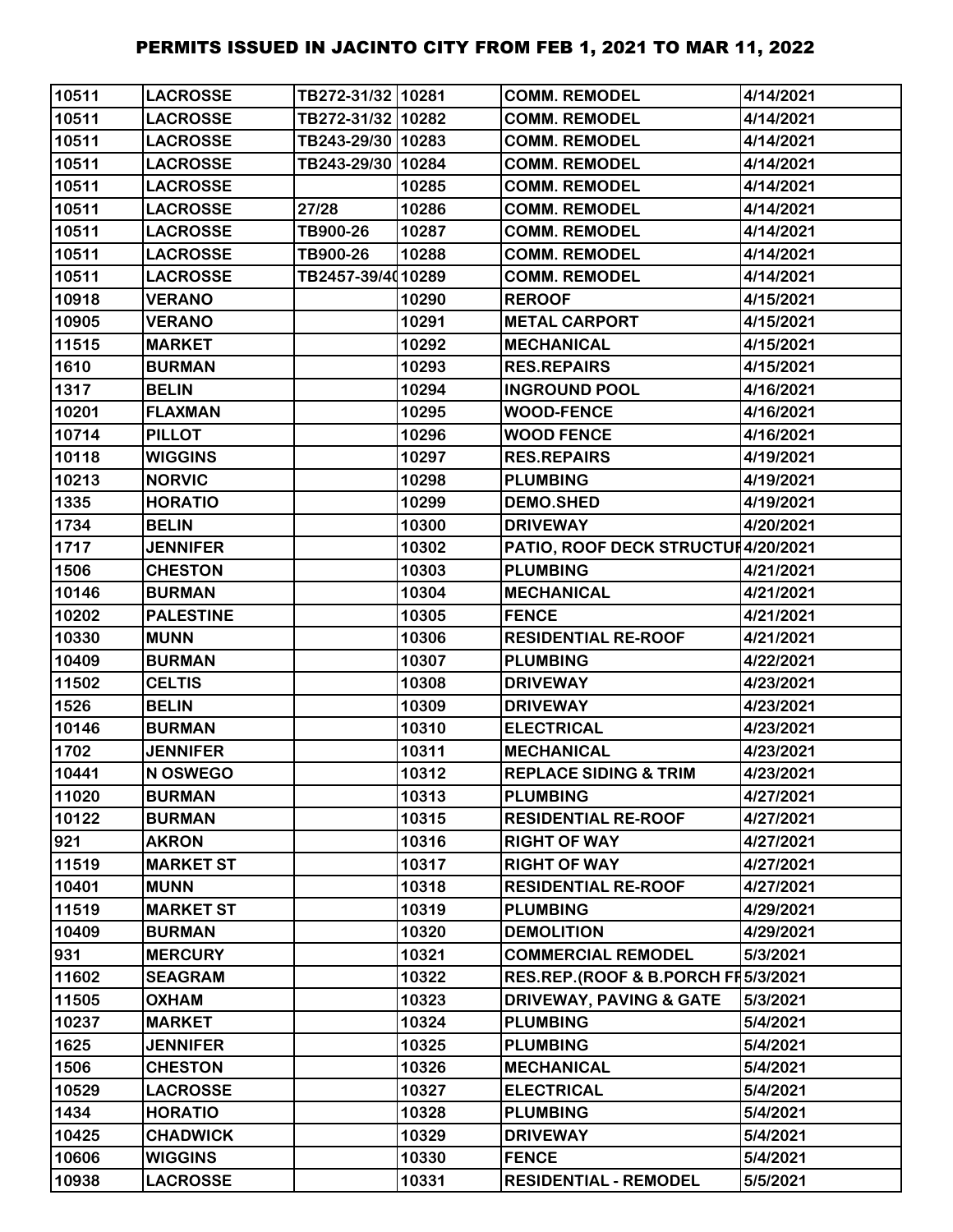| 10638           | <b>FAIRFAX</b>    | 10332 | <b>FENCE-WOOD</b>                        | 5/5/2021  |
|-----------------|-------------------|-------|------------------------------------------|-----------|
| 10702           | <b>NORVIC</b>     | 10333 | <b>REROOF</b>                            | 5/6/2021  |
| 10201           | <b>PALESTINE</b>  | 10334 | <b>RESIDENTIAL REPAIRS</b>               | 5/6/2021  |
| 10706           | <b>FLAXMAN</b>    | 10335 | <b>PAVING</b>                            | 5/6/2021  |
| 11030           | <b>VERANO</b>     | 10336 | <b>RESIDENTIAL RE-ROOF</b>               | 5/6/2021  |
| 10505           | <b>PALESTINE</b>  | 10337 | <b>FENCE &amp; GATE</b>                  | 5/6/2021  |
| 10319           | <b>PALESTINE</b>  | 10338 | COM REMODEL-REROOF & PAINT 5/7/2021      |           |
| 1426            | <b>HORATIO</b>    | 10339 | <b>DEMOLITION-SHED</b>                   | 5/7/2021  |
| 10534           | <b>PALESTINE</b>  | 10340 | <b>FENCE-GATE</b>                        | 5/7/2021  |
| 10610           | <b>BURMAN</b>     | 10341 | RES. ADDITION(BEDROOM-ON SL 5/11/2021    |           |
| 1506            | <b>CHESTON</b>    | 10342 | <b>ELECTRICAL</b>                        | 5/11/2021 |
| 11505           | <b>OGLESBY</b>    | 10343 | <b>ELECTRICAL</b>                        | 5/11/2021 |
| 10714           | <b>GARBER LN</b>  | 10344 | <b>NEW WINDOWS</b>                       | 5/12/2021 |
| 10102           | <b>FAIRFAX</b>    | 10345 | <b>ACCESSORY BUILDING</b>                | 5/12/2021 |
| 10434           | <b>PILLOT</b>     | 10346 | <b>ELECTRICAL</b>                        | 5/13/2021 |
| 10918           | <b>FLAXMAN</b>    | 10347 | <b>4FT TALL PICKET FENCE</b>             | 5/13/2021 |
| 10345           | <b>N LACROSSE</b> | 10348 | <b>RESIDENTIAL RE-ROOF</b>               | 5/13/2021 |
| 10237           | <b>MARKET</b>     | 10349 | <b>MECHANICAL</b>                        | 5/14/2021 |
| 1702            | <b>JENNIFER</b>   | 10350 | <b>DRIVEWAY</b>                          | 5/14/2021 |
| 11518           | <b>CELTIS</b>     | 10351 | <b>PLUMBING</b>                          | 5/14/2021 |
| 10209           | <b>RUMAR</b>      | 10352 | <b>GAZEBO</b>                            | 5/14/2021 |
| 11009           | <b>WIGGINS</b>    | 10353 | <b>PLUMBING</b>                          | 5/17/2021 |
| 10433           | <b>LANE</b>       | 10354 | <b>LEVEL BLOCK &amp; BASE FOUNDATION</b> | 5/17/2021 |
| 10501           | <b>WIGGINS</b>    | 10355 | <b>RESIDENTIAL RE-ROOF</b>               | 5/17/2021 |
| 10824           | <b>INVIERNO</b>   | 10356 | LEVEL BLK & BASE AND ADDITION            | 5/17/2021 |
| 10510           | <b>CHADWICK</b>   | 10357 | <b>DRIVEWAY</b>                          | 5/18/2021 |
| 10345           | <b>LANE</b>       | 10358 | <b>RESIDENTIAL ADDITION</b>              | 5/18/2021 |
| 10533           | <b>BURMAN</b>     | 10359 | <b>FENCE &amp; RESIDENTIAL REPAIRS</b>   | 5/18/2021 |
| 11013           | <b>VERANO</b>     | 10360 | LEVEL BLK & BASE AND RE-ROOF             | 5/18/2021 |
| 10909           | <b>OSWEGO</b>     | 10361 | <b>RESIDENTIAL REPAIRS</b>               | 5/18/2021 |
| 1705            | <b>SERPENTINE</b> | 10362 | <b>GENERATOR</b>                         | 5/19/2021 |
| 1705            | <b>SERPENTINE</b> | 10363 | <b>ELECTRICAL</b>                        | 5/19/2021 |
| 1705            | <b>SERPENTINE</b> | 10364 | <b>PLUMBING</b>                          | 5/19/2021 |
| 10225           | <b>MUNN</b>       | 10365 | <b>WOOD FENCE</b>                        | 5/20/2021 |
| 10517           | <b>CHADWICK</b>   | 10366 | <b>RESIDENTIAL RE-ROOF</b>               | 5/19/2021 |
| 1317            | <b>BELIN</b>      | 10367 | <b>PLUMBING</b>                          | 5/20/2021 |
| 11513           | <b>SEAGRAM</b>    | 10368 | <b>ACCESORY BUILDING</b>                 | 5/21/2021 |
| 10337           | <b>PILLOT</b>     | 10369 | <b>PAVING</b>                            | 5/21/2021 |
| 1627            | <b>CHAZEN</b>     | 10370 | <b>RESIDENTIAL RE-ROOF</b>               | 5/21/2021 |
| 10510           | <b>FLAXMAN</b>    | 10371 | <b>FENCE</b>                             | 5/21/2021 |
| 10909           | <b>INVIERNO</b>   | 10372 | <b>RESIDENTIAL RE-ROOF</b>               | 6/4/2021  |
| 10727           | <b>MUNN</b>       | 10373 | <b>DRIVEWAY</b>                          | 5/25/2021 |
| 10402           | <b>FLAXMAN</b>    | 10374 | <b>RES.REP (WINDOWS)</b>                 | 5/26/2021 |
| SC <sub>2</sub> | <b>BURMAN</b>     | 10375 | <b>ELECTRICAL</b>                        | 5/26/2021 |
| 10117           | <b>LANE</b>       | 10376 | <b>RES.REM.(SOLAR PANELS)</b>            | 5/26/2021 |
| 10117           | <b>LANE</b>       | 10377 | <b>ELECTRICAL</b>                        | 5/26/2021 |
| 10425           | <b>PILLOT</b>     | 10378 | <b>REROOF</b>                            | 5/26/2021 |
| 10346           | <b>MUNN</b>       | 10379 | <b>REROOF</b>                            | 5/26/2021 |
| 1022            | <b>AKRON</b>      | 10380 | <b>REROOF</b>                            | 5/26/2021 |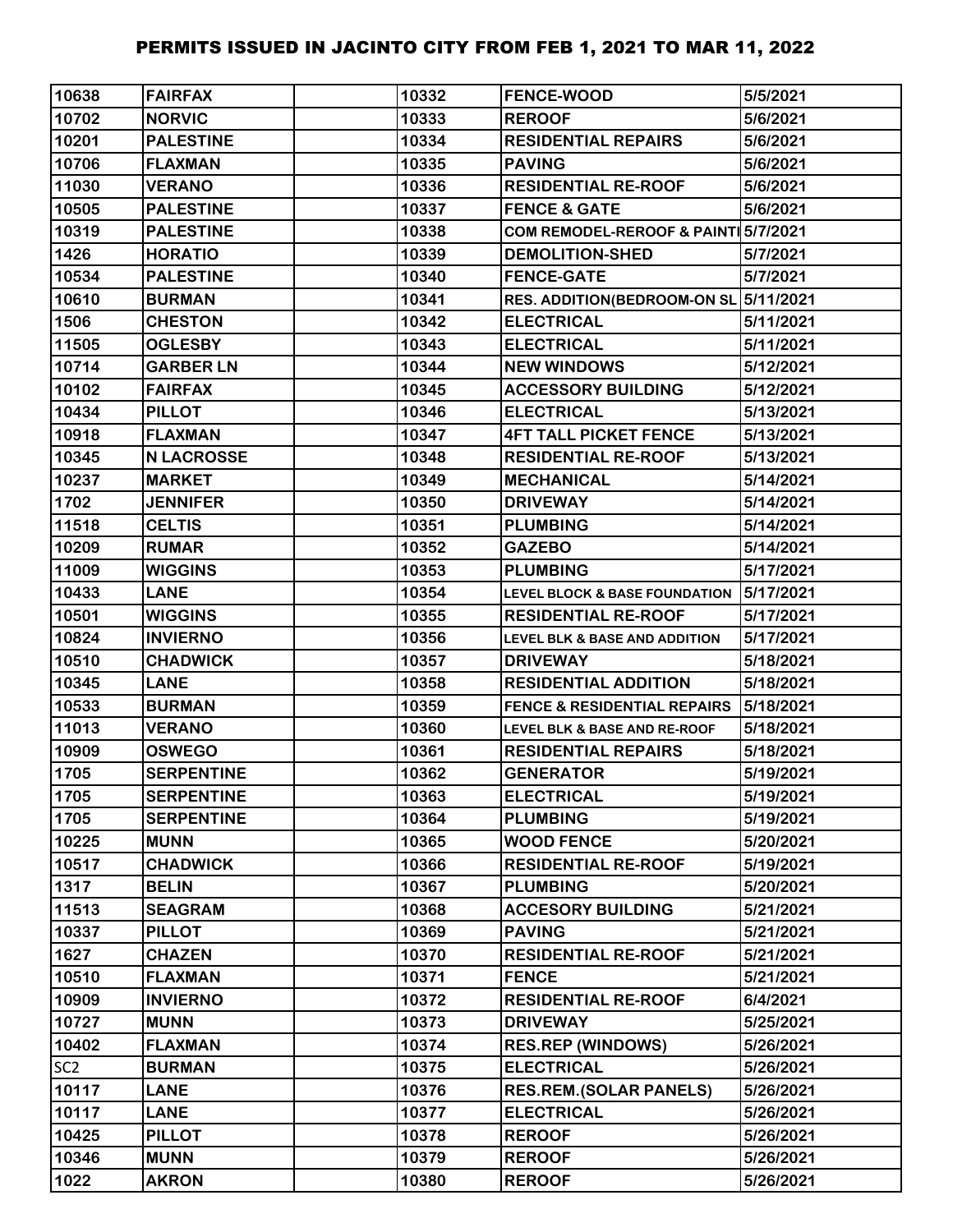| 10922 | <b>LACROSSE</b>   |     | 10381 | <b>DRIVEWAY</b>                   | 5/27/2021 |
|-------|-------------------|-----|-------|-----------------------------------|-----------|
| 10713 | <b>FAIRFAX</b>    |     | 10382 | <b>ELECTRICAL</b>                 | 5/28/2021 |
| 1406  | <b>BELIN</b>      |     | 10383 | <b>GENERATOR</b>                  | 5/28/2021 |
| 1406  | <b>BELIN</b>      |     | 10384 | <b>ELECTRICAL</b>                 | 5/28/2021 |
| 1506  | <b>CHESTON</b>    |     | 10385 | <b>DRIVEWAY</b>                   | 5/28/2021 |
| 1701  | <b>CHAZEN</b>     |     | 10386 | PAVING(WALKWAY&PATIO)             | 5/28/2021 |
| 10429 | <b>LANE</b>       |     | 10387 | <b>PLUMBING</b>                   | 5/28/2021 |
| 10702 | <b>BURMAN</b>     |     | 10388 | <b>REPLACE SIDING</b>             | 6/1/2021  |
| 10502 | <b>PILLOT</b>     |     | 10389 | <b>DRIVEWAY</b>                   | 6/1/2021  |
| 1006  | <b>DACUS</b>      |     | 10390 | <b>PLUMBING</b>                   | 6/1/2021  |
| 10638 | <b>FAIRFAX</b>    |     | 10391 | <b>PAVING</b>                     | 6/1/2021  |
| 11419 | <b>MUNN</b>       |     | 10392 | <b>PLUMBING</b>                   | 6/2/2021  |
| 11030 | <b>VERANO</b>     |     | 10393 | <b>PATIO</b>                      | 6/2/2021  |
| 11037 | <b>MARKET</b>     |     | 10394 | <b>ELECTRICAL</b>                 | 6/3/2021  |
| 11618 | <b>SEAGRAM</b>    |     | 10395 | <b>DRIVEWAY</b>                   | 6/3/2021  |
| 11110 | <b>MUSCATINE</b>  |     | 10396 | <b>RESIDENTIAL REPAIRS</b>        | 6/3/2021  |
| 10533 | <b>WIGGINS</b>    |     | 10397 | <b>ELECTRICAL</b>                 | 6/4/2021  |
| 10533 | <b>WIGGINS</b>    |     | 10398 | SOLAR PANEL INSTALLATION 6/4/2021 |           |
| 10426 | <b>PALESTINE</b>  |     | 10399 | <b>GRADE/FILL DIRT</b>            | 6/4/2021  |
| 10213 | <b>BURMAN</b>     |     | 10400 | <b>ELECTRICAL</b>                 | 6/7/2021  |
| 11510 | <b>OXHAM</b>      |     | 10401 | <b>MECHANICAL</b>                 | 6/7/2021  |
| 1501  | <b>MERCURY</b>    |     | 10402 | <b>ELECTRICAL</b>                 | 6/7/2021  |
| 1006  | <b>DACUS</b>      |     | 10403 | <b>DEMOLITION-HOUSE</b>           | 6/8/2021  |
| 931   | <b>MERCURY</b>    | B   | 10404 | <b>ELECTRICAL</b>                 | 6/9/2021  |
| 931   | <b>MERCURY</b>    | А   | 10405 | ELECTRICAL #4124                  | 6/9/2021  |
| 10434 | <b>BURMAN</b>     |     | 10406 | <b>MECHANICAL</b>                 | 6/9/2021  |
| 10237 | <b>MARKET</b>     |     | 10407 | PLUMBING 4" FIRE LINE             | 6/9/2021  |
| 10309 | <b>PILLOT</b>     |     | 10408 | <b>PLUMBING</b>                   | 6/9/2021  |
| 10121 | <b>CHADWICK</b>   |     | 10409 | <b>ELECTRICAL</b>                 | 6/9/2021  |
| 10245 | <b>MUNN</b>       |     | 10410 | <b>DRIVEWAY</b>                   | 6/9/2021  |
| 1729  | <b>JENNIFER</b>   |     | 10411 | <b>REROOF AND REPAIR FENCE</b>    | 6/10/2021 |
| 10804 | <b>MUNN</b>       |     | 10412 | <b>ELECTRICAL</b>                 | 6/10/2021 |
| 1704  | <b>HOLLAND#1</b>  |     | 10413 | <b>GAS TEST</b>                   | 6/10/2021 |
| 10402 | <b>SLACROSSE</b>  |     | 10414 | <b>REROOF</b>                     | 6/10/2021 |
| 10329 | <b>NORVIC</b>     |     | 10415 | <b>PLUMBING</b>                   | 6/10/2021 |
| 10117 | <b>LANE</b>       |     | 10416 | <b>DRIVEWAY</b>                   | 6/10/2021 |
| 10334 | <b>N LACROSSE</b> |     | 10417 | <b>RESIDENTIAL REPAIRS</b>        | 6/10/2021 |
| 11211 | <b>MUNN</b>       |     | 10418 | <b>PAVING CRUSHED ASPHALT</b>     | 6/11/2021 |
| 10222 | <b>WIGGINS</b>    |     | 10419 | <b>RESIDENTIAL RE-ROOF</b>        | 6/14/2021 |
| 1522  | <b>CHESTON</b>    |     | 10420 | <b>RESIDENTIAL RE-ROOF</b>        | 6/14/2021 |
| 1501  | <b>SERPENTINE</b> |     | 10421 | <b>RESIDENTIAL RE-ROOF</b>        | 6/15/2021 |
| 10301 | <b>FAIRFAX</b>    |     | 10422 | <b>RESIDENTIAL RE-ROOF</b>        | 6/15/2021 |
| 1406  | <b>BELIN</b>      |     | 10423 | <b>PLUMBING</b>                   | 6/16/2021 |
| 10511 | <b>LACROSSE</b>   | 239 | 10424 | <b>ELECTRICAL</b>                 | 6/16/2021 |
| 10511 | <b>LACROSSE</b>   | 240 | 10425 | <b>ELECTRICAL</b>                 | 6/16/2021 |
| 10511 | <b>LACROSSE</b>   | 228 | 10426 | <b>ELECTRICAL</b>                 | 6/16/2021 |
| 10511 | <b>LACROSSE</b>   |     | 10427 | <b>ELECTRICAL</b>                 | 6/16/2021 |
| 11121 | <b>MARKET D</b>   |     | 10428 | <b>COMMERCIAL RE-ROOF</b>         | 6/16/2021 |
| 10337 | <b>BURMAN</b>     |     | 10429 | <b>FENCE</b>                      | 6/16/2021 |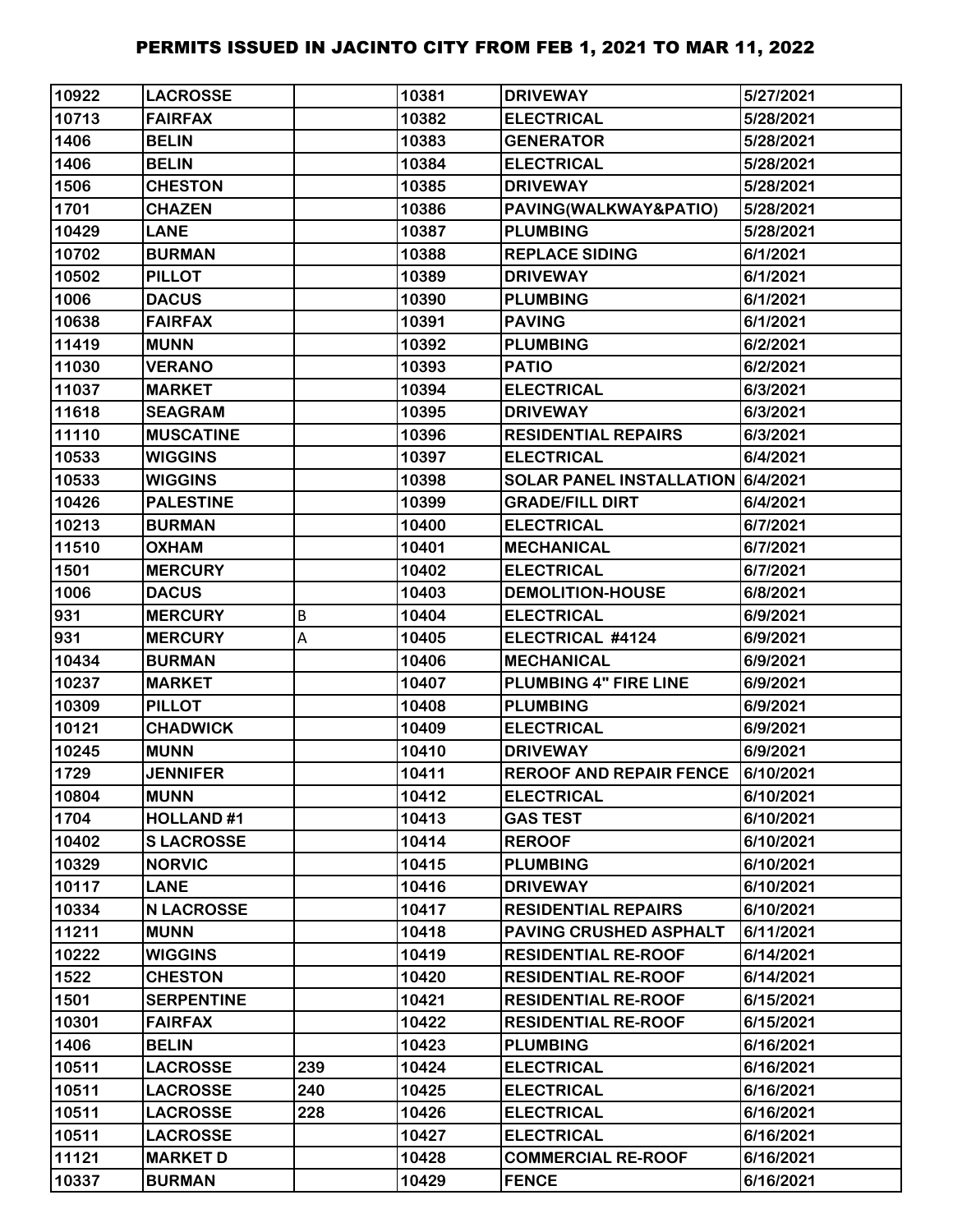| 10201 | <b>PALESTINE</b>    |             | 10430 | <b>ELECTRICAL</b>                             | 6/17/2021 |
|-------|---------------------|-------------|-------|-----------------------------------------------|-----------|
| 10611 | <b>PALESTINE</b>    |             | 10431 | PARTIAL DEMOLITION BACK BLD 6/17/2021         |           |
| 10326 | <b>PALESTINE</b>    | B           | 10432 | <b>ELECTRICAL</b>                             | 6/17/2021 |
| 10209 | <b>RUMAR</b>        |             | 10433 | <b>WOOD SHED</b>                              | 6/18/2021 |
| 10102 | <b>NORVIC</b>       |             | 10434 | <b>RES.RE-ROOF</b>                            | 6/21/2021 |
| 10206 | <b>FLAXMAN</b>      |             | 10435 | <b>WOOD FENCE</b>                             | 6/21/2021 |
| 1611  | <b>JENNIFER</b>     |             | 10436 | <b>FENCE</b>                                  | 6/21/2021 |
| 1418  | <b>JENNIFER</b>     |             | 10437 | <b>PLB</b>                                    | 6/23/2021 |
| 10309 | <b>PILLOT</b>       |             | 10438 | <b>ELEC</b>                                   | 6/23/2021 |
| 10610 | <b>BURMAN</b>       |             | 10439 | <b>PLB</b>                                    | 6/24/2021 |
| 10613 | <b>FAIRFAX</b>      |             | 10440 | <b>LEVEL-BLK &amp; BASE</b>                   | 6/25/2021 |
| 1418  | <b>HORATIO</b>      |             | 10441 | DRIVEWAY & METAL CARPORT 6/25/2021            |           |
| 10606 | <b>PILLOT</b>       |             | 10443 | <b>PAVING</b>                                 | 6/25/2021 |
| 10630 | <b>FLAXMAN</b>      |             | 10444 | <b>PLB</b>                                    | 6/25/2021 |
| 1113  | <b>SIESTA</b>       |             | 10445 | <b>PLB</b>                                    | 6/25/2021 |
| 10438 | <b>MUSCATINE</b>    |             | 10446 | <b>PAVING</b>                                 | 6/25/2021 |
| 10145 | <b>MUNN</b>         |             | 10447 | <b>WOOD FENCE</b>                             | 6/25/2021 |
| 10217 | <b>PILLOT</b>       |             | 10448 | <b>WOOD FENCE</b>                             | 6/25/2021 |
| 10430 | <b>MUSCATINE</b>    |             | 10449 | <b>MECHANICAL</b>                             | 6/25/2021 |
| 10617 | <b>FLAXMAN</b>      |             | 10450 | <b>RESIDENTIAL RE-ROOF</b>                    | 6/28/2021 |
| 9990  | <b>EAST FWY</b>     |             | 10451 | STORM DAMAGE DEMOLITION 6/29/2021             |           |
| 11030 | <b>VERANO</b>       |             | 10452 | <b>CARPORT</b>                                | 6/29/2021 |
| 10910 | <b>MUNN</b>         |             | 10453 | <b>ELECTRICAL</b>                             | 6/30/2021 |
| 10618 | <b>PILLOT</b>       |             | 10454 | <b>PAVING</b>                                 | 7/1/2021  |
| 10506 | <b>WIGGINS</b>      |             | 10455 | PORCH AND RES. RE-ROOF                        | 7/1/2021  |
| 10134 | <b>PILLOT</b>       |             | 10456 | <b>FENCE</b>                                  | 7/1/2021  |
| 1722  | <b>CHAZEN</b>       |             | 10457 | <b>REPAIR PORCH &amp; SHED</b>                | 7/1/2021  |
| 10309 | <b>PILLOT</b>       |             | 10458 | <b>DEMOLITION OF GARAGE</b>                   | 7/1/2021  |
| 10138 | <b>MUSCATINE</b>    |             | 10459 | <b>ELECTRICAL</b>                             | 7/2/2021  |
| 10911 | <b>MUNN</b>         |             | 10460 | <b>CARPORT</b>                                | 7/2/2021  |
| 10417 | N OSWEGO            |             | 10461 | <b>FENCE</b>                                  | 7/2/2021  |
| 10625 | <b>NORVIC</b>       |             | 10462 | <b>RESIDENTIAL REPAIRS</b>                    | 7/6/2021  |
| 10625 | <b>NORVIC</b>       |             | 10463 | <b>PLUMBING</b>                               | 7/6/2021  |
| 10314 | <b>FLAXMAN</b>      |             | 10464 | <b>RESIDENTIAL RE-ROOF</b>                    | 7/6/2021  |
| 9990  | <b>EAST FREEWAY</b> | $\mathbf C$ | 10465 | <b>ELECTRICAL</b>                             | 7/7/2021  |
| 9701  | <b>MARKET</b>       |             | 10466 | <b>ELECTRICAL</b>                             | 7/7/2021  |
| 10521 | <b>WIGGINS</b>      |             | 10467 | REPLACE SIDING AND WINDOW 7/7/2021            |           |
| 10129 | <b>FAIRFAX</b>      |             | 10468 | <b>RESIDENTIAL RE-ROOF</b>                    | 7/7/2021  |
| 10414 | <b>FLAXMAN</b>      |             | 10469 | <b>RESIDENTIAL RE-ROOF</b>                    | 7/7/2021  |
| 10414 | <b>SLACROSSE</b>    |             | 10470 | <b>RESIDENTIAL ADDITION &amp; POR7/7/2021</b> |           |
| 10733 | <b>BURMAN</b>       |             | 10471 | <b>PAVING</b>                                 | 7/8/2021  |
| 9990  | <b>EAST FWY</b>     | B           | 10472 | <b>PLUMBING</b>                               | 7/8/2021  |
| 1317  | <b>SERPENTINE</b>   |             | 10473 | <b>RESIDENTIAL RE-ROOF</b>                    | 7/9/2021  |
| 10430 | <b>MUSCATINE</b>    |             | 10474 | <b>ELECTRICAL</b>                             | 7/9/2021  |
| 10430 | <b>PALESTINE</b>    |             | 10475 | <b>BRICK SIDING</b>                           | 7/9/2021  |
| 9990  | <b>EAST FWY</b>     |             | 10476 | <b>COMMERCIAL REMODEL</b>                     | 7/12/2021 |
| 10613 | <b>MUSCATINE</b>    |             | 10477 | <b>ELECTRICAL</b>                             | 7/12/2021 |
| 10309 | <b>PILLOT</b>       |             | 10478 | <b>FENCE</b>                                  | 7/12/2021 |
| 10941 | <b>VERANO</b>       |             | 10479 | <b>REROOF</b>                                 | 7/13/2021 |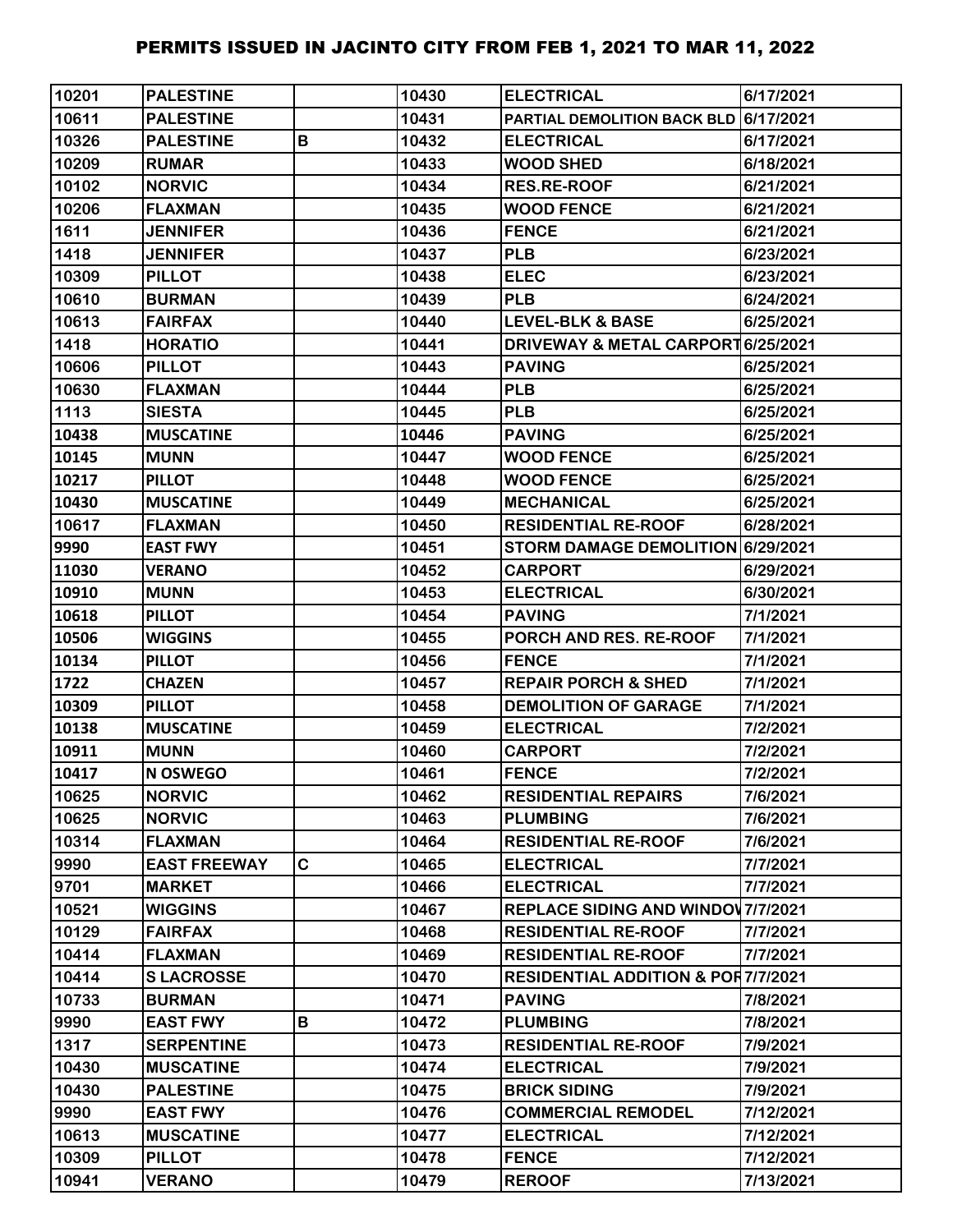| 11618 | <b>SEAGRAM</b>    |   | 10480 | <b>RESIDENTIAL REPAIRS</b>                | 7/13/2021 |
|-------|-------------------|---|-------|-------------------------------------------|-----------|
| 918   | <b>MERCURY</b>    | 1 | 10481 | <b>COMMERCIAL REMODEL</b>                 | 7/13/2021 |
| 1702  | <b>BELIN</b>      |   | 10482 | <b>RESIDENTIAL ADDITION</b>               | 7/13/2021 |
| 10129 | <b>CHADWICK</b>   |   | 10483 | <b>RESIDENTIAL RE-ROOF</b>                | 7/14/2021 |
| 1705  | <b>SERPENTINE</b> |   | 10484 | <b>PLUMBING</b>                           | 7/14/2021 |
| 10341 | <b>PALESTINE</b>  |   | 10485 | 2 WALL SIGNS & ONE POLE SI07/14/2021      |           |
| 10341 | <b>PALESTINE</b>  |   | 10486 | <b>ELECTRICAL FOR SIGNS</b>               | 7/14/2021 |
| 11406 | <b>MUNN</b>       |   | 10487 | PAVING (IN BACK)                          | 7/15/2021 |
| 10421 | <b>LANE</b>       |   | 10488 | <b>PLUMBING</b>                           | 7/16/2021 |
| 918   | <b>MERCURY</b>    | 1 | 10489 | <b>ELECTRICAL</b>                         | 7/16/2021 |
| 1602  | <b>CASPERSON</b>  |   | 10490 | <b>RESIDENTIAL RE-ROOF</b>                | 7/16/2021 |
| 10517 | <b>WIGGINS</b>    |   | 10491 | <b>RESIDENTIAL REPAIRS</b>                | 7/16/2021 |
| 10517 | <b>WIGGINS</b>    |   | 10492 | <b>ELECTRICAL</b>                         | 7/16/2021 |
| 10345 | <b>LANE</b>       |   | 10493 | <b>ELECTRICAL</b>                         | 7/19/2021 |
| 10533 | <b>WIGGINS</b>    |   | 10494 | 2 DRIVEWAYS                               | 7/20/2021 |
| 1101  | <b>HOLLAND</b>    | В | 10495 | <b>ELECTRICAL</b>                         | 7/20/2021 |
| 10117 | <b>RUMAR</b>      |   | 10496 | <b>RESIDENTIAL RE-ROOF</b>                | 7/20/2021 |
| 10345 | <b>LAND</b>       |   | 10497 | <b>PLUMBING</b>                           | 7/20/2021 |
| 10114 | <b>CHADWICK</b>   |   | 10498 | <b>ELECTRICAL</b>                         | 7/21/2021 |
| 10241 | <b>FLAXMAN</b>    |   | 10499 | <b>FENCE</b>                              | 7/21/2021 |
| 10337 | <b>PILLOT</b>     |   | 10500 | <b>GARAGE ADDIITION</b>                   | 7/21/2021 |
| 11502 | <b>TILLIA</b>     |   | 10501 | <b>PLUMBING</b>                           | 7/21/2021 |
| 10521 | <b>WIGGINS</b>    |   | 10502 | <b>RESIDENTIAL RE-ROOF</b>                | 7/21/2021 |
| 1626  | <b>JENNIFER</b>   |   | 10503 | <b>RESIDENTIAL REPAIRS</b>                | 7/21/2021 |
| 11009 | <b>MUSCATINE</b>  |   | 10504 | <b>FENCE</b>                              | 7/22/2021 |
| 10309 | <b>PILLOT</b>     |   | 10505 | <b>CARPORT</b>                            | 7/23/2021 |
| 1613  | <b>MERCURY</b>    |   | 10506 | <b>NEW COMMERCIAL BUILDING 17/26/2021</b> |           |
| 1725  | <b>HOLLAND</b>    |   | 10507 | <b>GRADE/FILL DIRT</b>                    | 7/26/2021 |
| 11005 | <b>MUSCATINE</b>  |   | 10508 | <b>FENCE</b>                              | 7/26/2021 |
| 10417 | N OSWEGO          |   | 10509 | <b>6 FT WOODEN GATE</b>                   | 7/27/2021 |
| 11009 | <b>LACROSSE</b>   |   | 10510 | <b>RES. FOUNDATION REPAIR</b>             | 7/28/2021 |
| 11017 | <b>LACROSSE</b>   |   | 10511 | <b>RESIDENTIAL FOUNDATION RE7/28/2021</b> |           |
| 10506 | <b>PILLOT</b>     |   | 10512 | <b>METAL CARPORT</b>                      | 7/28/2021 |
| 10217 | <b>FLAXMAN</b>    |   | 10513 | <b>ACCESSORY BUILDING</b>                 | 7/29/2021 |
| 10518 | <b>WIGGINS</b>    |   | 10514 | <b>DRIVEWAY</b>                           | 7/29/2021 |
| 10414 | <b>SLACROSSE</b>  |   | 10515 | <b>ELECTRICAL</b>                         | 7/29/2021 |
| 1406  | <b>SERPENTINE</b> |   | 10516 | <b>RESIDENTIAL RE-ROOF</b>                | 7/30/2021 |
| 10406 | <b>MUNN</b>       |   | 10517 | <b>RESIDENTIAL RE-ROOF</b>                | 8/2/2021  |
| 10313 | <b>WIGGINS</b>    |   | 10518 | <b>PLUMBING</b>                           | 8/3/2021  |
| 1721  | <b>CHESTON</b>    |   | 10519 | <b>GATE</b>                               | 8/3/2021  |
| 1401  | <b>SERPENTINE</b> |   | 10520 | <b>FENCE</b>                              | 8/3/2021  |
| 1109  | <b>MERCURY</b>    |   | 10521 | <b>WOOD FENCE</b>                         | 8/3/2021  |
| 1106  | <b>DACUS</b>      |   | 10522 | <b>FENCE</b>                              | 8/3/2021  |
| 1407  | <b>HORATIO</b>    |   | 10523 | <b>RESIDENTIAL REPAIRS</b>                | 8/5/2021  |
| 11519 | <b>MARKET ST</b>  |   | 10524 | PLB- UNDERGROUND 6"FIRE LINE              | 8/4/2021  |
| 10827 | <b>FLAXMAN</b>    |   | 10525 | <b>MECHANICAL</b>                         | 8/6/2021  |
| 10934 | <b>LACROSSE</b>   |   | 10526 | <b>PLUMBING</b>                           | 8/6/2021  |
| 11109 | <b>VERANO</b>     |   | 10527 | <b>PLUMBING</b>                           | 8/9/2021  |
| 11505 | <b>OGLESBY</b>    |   | 10528 | <b>ELECTRICAL</b>                         | 8/10/2021 |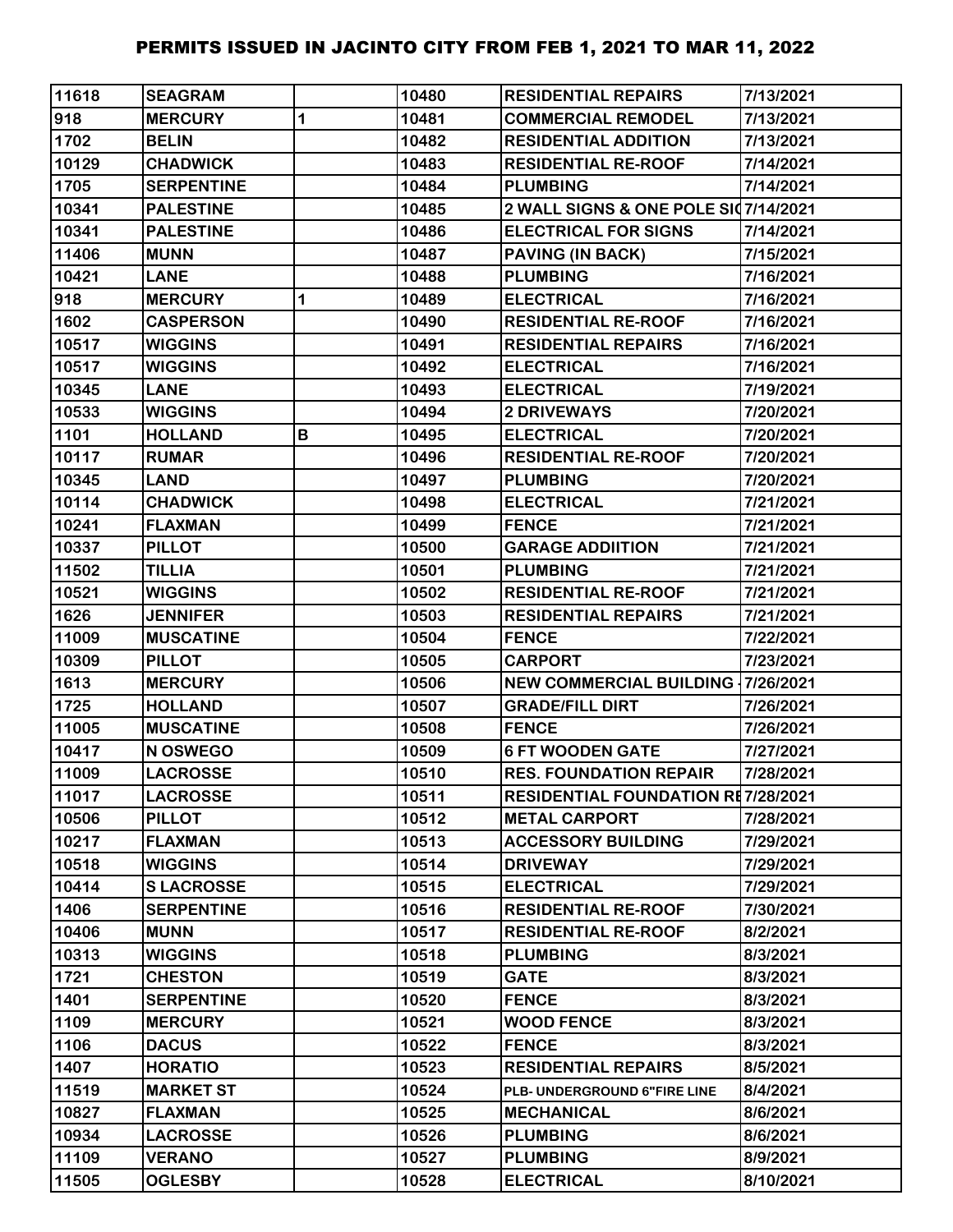| 10705 | <b>MUSCATINE</b>  |     | 10529     | <b>CARPORT-METAL</b>               | 8/10/2021 |
|-------|-------------------|-----|-----------|------------------------------------|-----------|
| 10825 | <b>MUSCATINE</b>  |     | 10530     | <b>REPLACE SIDING</b>              | 8/10/2021 |
| 935   | <b>MERCURY</b>    |     | 10531     | <b>DOUBLE SIDED SIGN</b>           | 8/10/2021 |
| 935   | <b>MERCURY</b>    |     | 10532     | <b>ELECTRICAL</b>                  | 8/10/2021 |
| 10249 | <b>BURMAN</b>     |     | 10533     | <b>PAVING</b>                      | 8/10/2021 |
| 10506 | <b>CHADWICK</b>   |     | 10534     | <b>DRIVEWAY</b>                    | 8/10/2021 |
| 10530 | <b>PALESTINE</b>  |     | 10535     | <b>RESIDENTIAL - REMODEL</b>       | 8/11/2021 |
| 11410 | <b>EAST FWY</b>   | 150 | 10536     | <b>WALL SIGN</b>                   | 8/11/2021 |
| 11410 | <b>EAST FWY</b>   | 150 | 10537     | <b>ELECTRICAL</b>                  | 8/11/2021 |
| 11030 | <b>VERANO</b>     |     | 10538     | <b>DRIVEWAY</b>                    | 8/11/2021 |
| 1622  | <b>CHESTON</b>    |     | 10539     | <b>PLUMBING</b>                    | 8/12/2021 |
| 11022 | <b>FLAXMAN</b>    |     | 10540     | <b>PLUMBING</b>                    | 8/12/2021 |
| 10634 | <b>WIGGINS</b>    |     | 10541     | <b>RESIDENTIAL RE-ROOF</b>         | 8/12/2021 |
| 10249 | <b>WIGGINS</b>    |     | 10542     | <b>RESIDENTIAL RE-ROOF</b>         | 8/12/2021 |
| 10425 | <b>FLAXMAN</b>    |     | 10543     | <b>RESIDENTIAL RE-ROOF</b>         | 8/13/2021 |
| 10509 | <b>LANE</b>       |     | 10544     | <b>CARPORT</b>                     | 8/13/2021 |
| 1306  | <b>SERPENTINE</b> |     | 10545     | <b>RESIDENTIAL RE-ROOF</b>         | 8/16/2021 |
| 10821 | <b>LANE</b>       |     | 10546     | PAVING(ASPHALT OVERLAY-P 8/16/2021 |           |
| 10345 | N OSWEGO          |     | 10547     | <b>ELECTRICAL</b>                  | 8/16/2021 |
| 1106  | <b>DACUS</b>      |     | 10548     | <b>DEMOLITION OF GARAGE</b>        | 8/16/2021 |
| 1722  | <b>CASPERSON</b>  |     | 10549     | <b>REROOF</b>                      | 8/16/2021 |
| 1529  | <b>JENNIFER</b>   |     | 10550     | <b>MECHANICAL</b>                  | 8/17/2021 |
| 11514 | <b>CELTIS</b>     |     | 10551     | <b>DRIVEWAY</b>                    | 8/17/2021 |
| 10629 | <b>BURMAN</b>     |     | 10552     | <b>DRIVEWAY</b>                    | 8/17/2021 |
| 11102 | <b>EAST FWY</b>   | В   | 10552     | <b>ELECTRICAL</b>                  | 2/11/2021 |
| 10101 | <b>PILLOT</b>     |     | 10553     | <b>RESIDENTIAL REPAIRS</b>         | 8/18/2021 |
| 1525  | <b>CHESTON</b>    |     | 10554     | <b>RESIDENTIAL RE-ROOF</b>         | 8/18/2021 |
| 1613  | <b>MERCURY</b>    |     | 10555     | <b>PLUMBING</b>                    | 8/18/2021 |
| 1413  | <b>CHESTON</b>    |     | 10556     | <b>FENCE</b>                       | 8/19/2021 |
| 10731 | <b>MUNN</b>       |     | 10557     | <b>FENCE</b>                       | 8/20/2021 |
| 10727 | <b>MUNN</b>       |     | 10558     | <b>FENCE</b>                       | 8/20/2021 |
| 10901 | <b>MARKET</b>     |     | 10559     | <b>PAVING</b>                      | 8/20/2021 |
| 10705 | <b>BURMAN</b>     |     | 10560     | <b>MECHANICAL</b>                  | 8/20/2021 |
| 10533 | <b>WIGGINS</b>    |     | 10561     | <b>FENCE</b>                       | 8/20/2021 |
| 1407  | <b>HORATIO</b>    |     | 10562     | <b>PAVING</b>                      | 8/23/2021 |
| 1430  | <b>HORATIO</b>    |     | 10563     | <b>CARPORT AND PAVING</b>          | 8/23/2021 |
| 11017 | <b>LACROSSE</b>   |     | 10564     | <b>RESIDENTIAL REPAIRS</b>         | 8/24/2021 |
| 1529  | <b>JENNIFER</b>   |     | 10565     | <b>PLUMBING</b>                    | 8/25/2021 |
| 918   | <b>MERCURY</b>    |     | 110566    | <b>PLUMBING</b>                    | 8/26/2021 |
| 10610 | <b>LACROSSE</b>   |     | 10567     | <b>DRIVEWAY</b>                    | 8/26/2021 |
| 10906 | <b>FLAXMAN</b>    |     | 10568     | <b>BACK PORCH</b>                  | 8/26/2021 |
| 10342 | <b>NORVIC</b>     |     | 10569     | <b>PAVING-SLAB ONLY</b>            | 8/27/2021 |
| 10602 | <b>PILLOT</b>     |     | 10570     | <b>RES. REP (REPLACE POST</b>      | 8/27/2021 |
| 10138 | <b>CHADWICK</b>   |     | 10571     | <b>REROOF-SHINGLES ONLY</b>        | 8/30/2021 |
| 10145 | <b>WIGGINS</b>    |     | 10572     | <b>FENCE-WOOD</b>                  | 8/30/2021 |
| 10821 | <b>MUSCATINE</b>  |     | 10573     | <b>RESIDENTIAL REPAIRS</b>         | 8/31/2021 |
| 10114 | <b>PALESTINE</b>  |     | 10574     | <b>DEMOLITION OF EXISTING</b>      | 8/31/2021 |
| 10324 | <b>PALESTINE</b>  |     | 10575     | <b>PLUMBING</b>                    | 8/31/2021 |
| 11410 | <b>EAST FWY</b>   |     | 150 10576 | <b>ELECTRICAL</b>                  | 9/1/2021  |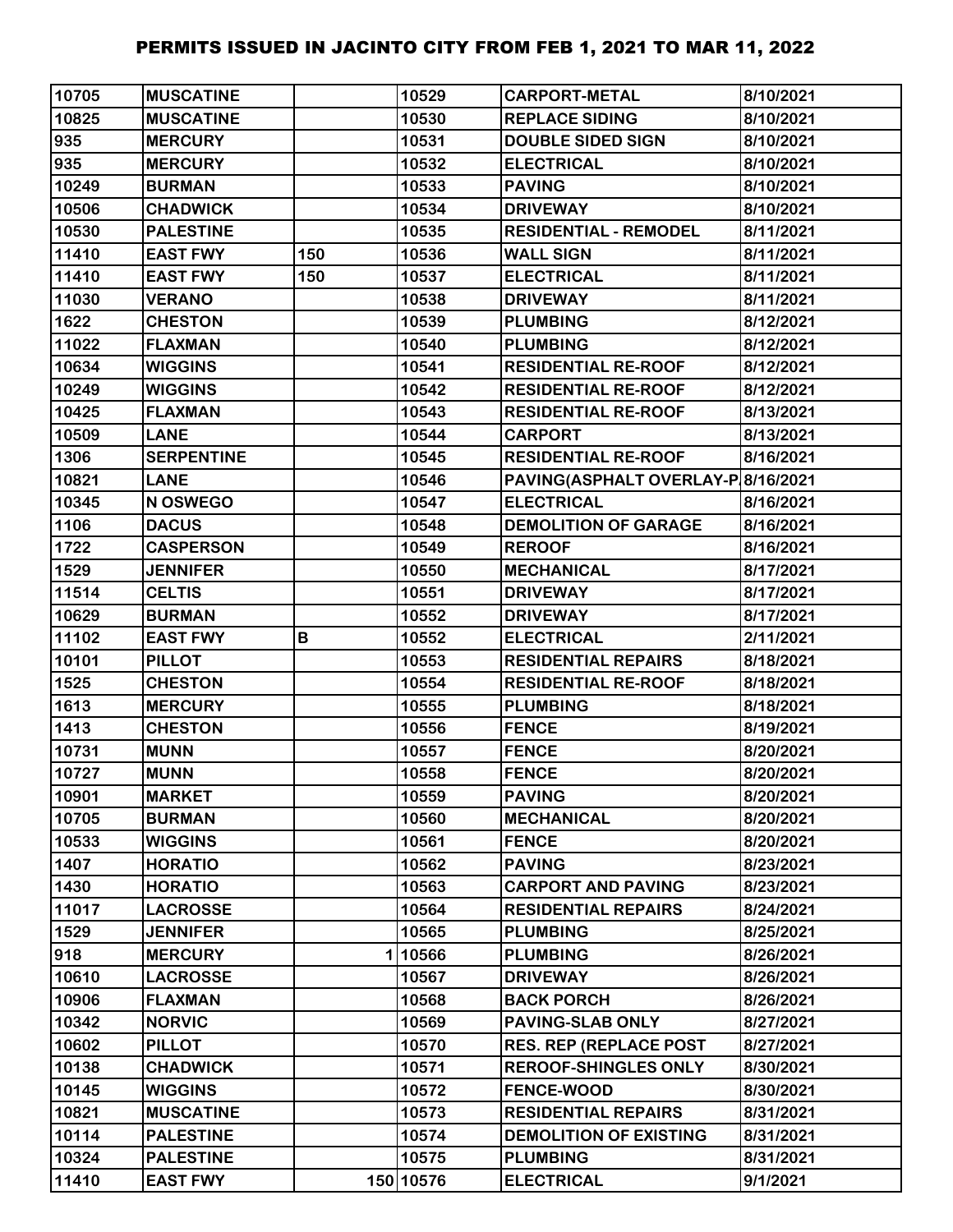| 1715  | <b>HOLLAND</b>    |     | 10577 | <b>ELECTRICAL</b>                      | 9/1/2021  |
|-------|-------------------|-----|-------|----------------------------------------|-----------|
| 11505 | <b>OGLESBY</b>    |     | 10578 | <b>PLUMBING</b>                        | 9/2/2021  |
| 10501 | <b>MUSCATINE</b>  |     | 10579 | <b>DEMOLITION OF INTERIOR</b>          | 9/3/2021  |
| 1704  | <b>HOLLAND</b>    |     | 10580 | <b>RESIDENTIAL RE-ROOF</b>             | 9/3/2021  |
| 1414  | <b>HORATIO</b>    |     | 10581 | <b>PLUMBING</b>                        | 9/7/2021  |
| 10145 | <b>CHADWICK</b>   |     | 10582 | <b>RESIDENTIAL RE-ROOF</b>             | 9/7/2021  |
| 10114 | <b>PALESTINE</b>  |     | 10583 | PLUMBING DISCONNECT                    | 9/7/2021  |
| 10402 | S OSWEGO          |     | 10584 | <b>DRIVEWAY</b>                        | 9/7/2021  |
| 10342 | <b>NORVIC</b>     |     | 10585 | <b>PLUMBING</b>                        | 9/7/2021  |
| 10214 | <b>PALESTINE</b>  |     | 10586 | DEMOLITION OF PORCH & SHE9/8/2021      |           |
| 1101  | <b>SIESTA</b>     |     | 10587 | <b>DEMOLITION-GARAGE</b>               | 9/8/2021  |
| 1026  | <b>AKRON</b>      |     | 10588 | RESIDENTIAL RE-ROOF (GARA 9/8/2021     |           |
| 10237 | <b>PILLOT</b>     |     | 10589 | NEW RESIDENTIAL - BUILDING 9/9/2021    |           |
| 11410 | EAST FWY 150      | 150 | 10590 | <b>COMMERCIAL REMODEL</b>              | 9/9/2021  |
| 11202 | <b>OSWEGO</b>     |     | 10591 | <b>FOUNDATION REPAIR</b>               | 9/9/2021  |
| 10346 | <b>CHADWICK</b>   |     | 10592 | <b>FENCE-IRON- 6FT TALL</b>            | 9/9/2021  |
| 10705 | <b>FLAXMAN</b>    |     | 10593 | <b>ELECTRICAL</b>                      | 9/9/2021  |
| 9701  | <b>MARKET</b>     |     | 10594 | <b>COMMERCIAL REMODEL</b>              | 9/9/2021  |
| 10401 | <b>PALESTINE</b>  |     | 10595 | <b>ELECTRICAL</b>                      | 9/9/2021  |
| 10118 | <b>WIGGINS</b>    |     | 10596 | <b>REROOF</b>                          | 9/8/2021  |
| 1305  | <b>KILROY</b>     |     | 10597 | <b>ELECTRICAL</b>                      | 9/9/2021  |
| 10345 | <b>N LACROSSE</b> |     | 10598 | <b>FRONT PORCH</b>                     | 9/9/2021  |
| 10634 | <b>MUNN</b>       |     | 10599 | SOLAR PANEL INSTALLATION 9/10/2021     |           |
| 10634 | <b>MUNN</b>       |     | 10600 | <b>ELECTRICAL</b>                      | 9/10/2021 |
| 10242 | <b>PALESTINE</b>  |     | 10601 | <b>RESIDENTIAL REPAIRS-PAINT &amp;</b> | 9/10/2021 |
| 10414 | <b>CHADWICK</b>   |     | 10602 | <b>RESIDENTIAL-REMODEL( ADDITI</b>     | 9/10/2021 |
| 10205 | <b>LANE</b>       |     | 10603 | <b>RESIDENTIAL REPAIR</b>              | 9/13/2021 |
| 10509 | <b>BURMAN</b>     |     | 10604 | <b>CARPORT</b>                         | 9/14/2021 |
| 10602 | <b>LANE</b>       |     | 10605 | <b>PORCH &amp; REPAIR BALCONY</b>      | 9/16/2021 |
| 11420 | <b>LANE</b>       |     | 10606 | <b>RE-ROOF</b>                         | 9/16/2021 |
| 10313 | <b>WIGGINS</b>    |     | 10607 | <b>RES.REPAIRS</b>                     | 9/16/2021 |
| 11613 | <b>FLAXMAN</b>    |     | 10608 | <b>DRIVEWAY</b>                        | 9/16/2021 |
| 10337 | <b>BURMAN</b>     |     | 10609 | <b>FENCE</b>                           | 9/17/2021 |
| 11601 | <b>CELTIS</b>     |     | 10610 | <b>ELECTRICAL</b>                      | 9/17/2021 |
| 11605 | <b>CELTIS</b>     |     | 10611 | <b>ELECTRICAL</b>                      | 9/17/2021 |
| 1301  | <b>JENNIFER</b>   |     | 10612 | <b>ELECTRICAL</b>                      | 9/17/2021 |
| 10129 | <b>FAIRFAX</b>    |     | 10613 | <b>FENCE</b>                           | 9/17/2021 |
| 1101  | <b>HOLLAND</b>    |     | 10614 | <b>SIDING</b>                          | 9/20/2021 |
| 9701  | <b>MARKET</b>     |     | 10615 | <b>FENCE REPAIR</b>                    | 9/20/2021 |
| 10933 | <b>MUSCATINE</b>  |     | 10616 | <b>PLUMBING</b>                        | 9/20/2021 |
| 10522 | <b>NORVIC</b>     |     | 10617 | <b>PLUMBING</b>                        | 9/20/2021 |
| 10237 | <b>PILLOT</b>     |     | 10618 | <b>PLUMBING</b>                        | 9/21/2021 |
| 10149 | <b>FAIFAX</b>     |     | 10619 | <b>RE-ROOF</b>                         | 9/21/2021 |
| 10505 | <b>NORVIC</b>     |     | 10620 | <b>LEVEL</b>                           | 9/21/2021 |
| 10213 | <b>BURMAN</b>     |     | 10621 | <b>PLUMBING</b>                        | 9/22/2021 |
| 10414 | <b>BURMAN</b>     |     | 10622 | PORCH & RES.REPAIRS                    | 9/22/2021 |
| 1306  | <b>MERCURY</b>    |     | 10623 | <b>RE-ROOF</b>                         | 9/23/2021 |
| 11430 | <b>EAST FWY</b>   | 350 | 10624 | <b>RIGHT OF WAY</b>                    | 9/23/2021 |
| 11450 | <b>EAST FWY</b>   |     | 10625 | <b>RIGHT OF WAY</b>                    | 9/23/2021 |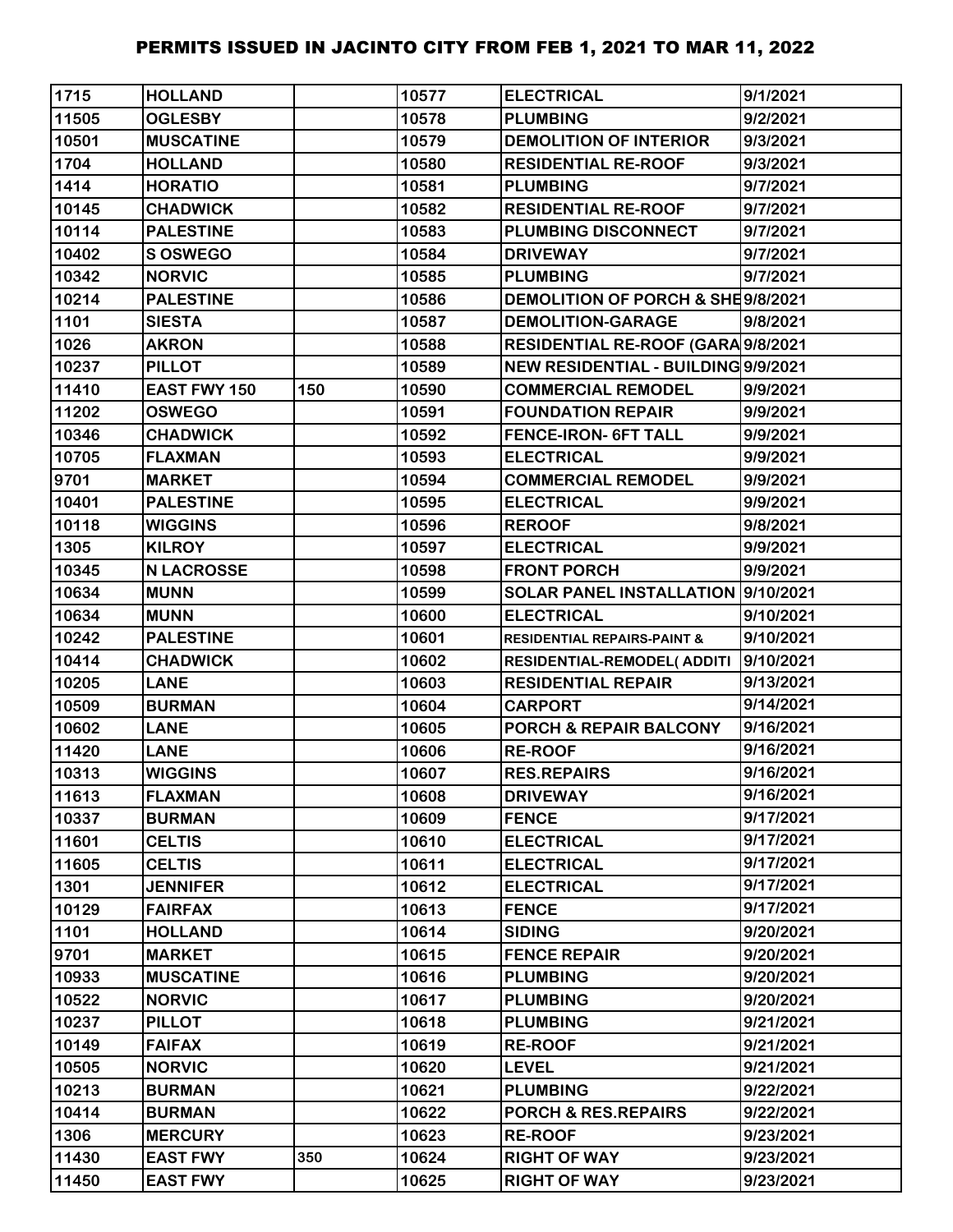| 10125 | <b>FAIRFAX</b>    |     | 10626 | <b>FENCE</b>                       | 9/24/2021  |
|-------|-------------------|-----|-------|------------------------------------|------------|
| 11410 | <b>EAST FWY</b>   | 150 | 10627 | <b>PLUMBING</b>                    | 9/24/2021  |
| 10317 | <b>BURMAN</b>     |     | 10628 | <b>FENCE</b>                       | 9/24/2021  |
| 10602 | <b>CHADWICK</b>   |     | 10629 | <b>RES. REPAIRS</b>                | 9/24/2021  |
| 10701 | <b>MUSCATINE</b>  |     | 10630 | <b>PAVING</b>                      | 9/24/2021  |
| 1401  | <b>JENNIFER</b>   |     | 10631 | <b>DRIVEWAY</b>                    | 9/24/2021  |
| 10802 | <b>LACROSSE</b>   |     | 10632 | <b>CARPORT</b>                     | 9/24/2021  |
| 1306  | <b>MERCURY</b>    |     | 10633 | COMMERCIAL REPAIRS-SIDIND9/24/2021 |            |
| 9990  | <b>EAST FWY</b>   | E   | 10634 | <b>SIGN</b>                        | 9/27/2021  |
| 9990  | <b>EAST FWY</b>   | E   | 10635 | <b>ELECTRICAL</b>                  | 9/27/2021  |
| 10602 | <b>EAST FWY</b>   |     | 10636 | <b>FENCE</b>                       | 9/27/2021  |
| 1306  | <b>MERCURY</b>    |     | 10637 | <b>COMMERCIAL DOORS AND WINDOW</b> | 9/28/2021  |
| 1625  | <b>JENNIFER</b>   |     | 10638 | WOOD FENCE-LEFT SIDE OF HOM        | 9/28/2021  |
| 11601 | <b>MARKET ST</b>  |     | 10639 | DEMOLITION OF CELL PHONE TO        | 9/29/2021  |
| 10117 | <b>CHADWICK</b>   |     | 10640 | <b>LEVEL-BLK &amp; BASE</b>        | 9/29/2021  |
| 10725 | <b>NORVIC</b>     |     | 10641 | <b>LEVEL-BLK &amp; BASE</b>        | 9/30/2021  |
| 11015 | <b>MARKET</b>     | B   | 10642 | <b>COMMERCIAL (DOORS)</b>          | 10/4/2021  |
| 1705  | <b>SERPENTINE</b> |     | 10643 | <b>PLUMBING</b>                    | 10/4/2021  |
| 10138 | <b>NORVIC</b>     |     | 10644 | <b>RESIDENTIAL REPAIRS</b>         | 10/4/2021  |
| 10530 | <b>MUNN</b>       |     | 10645 | <b>RESIDENTIAL RE-ROOF</b>         | 10/4/2021  |
| 10333 | <b>PILLOT</b>     |     | 10646 | PAVING-F.PORCH CEMENT REP.         | 10/4/2021  |
| 10410 | <b>PALESTINE</b>  |     | 10647 | RAISE ROOF PITCH & RES.REPAIRS     | 10/4/2021  |
| 10321 | <b>CHADWICK</b>   |     | 10648 | <b>RE-ROOF</b>                     | 10/5/2021  |
| 10522 | <b>NORVIC</b>     |     | 10649 | <b>RES.REP (Boiler Closet)</b>     | 10/5/2021  |
| 10410 | <b>PALESTINE</b>  |     | 10650 | <b>ELECTRICAL</b>                  | 10/5/2021  |
| 10213 | <b>BURMAN</b>     |     | 10651 | <b>PLUMBING</b>                    | 10/6/2021  |
| 9990  | <b>EAST FWY</b>   | B   | 10652 | <b>COMMERCIAL REMODEL</b>          | 10/6/2021  |
| 10422 | <b>SOSWEGO</b>    |     | 10653 | <b>RESIDENTIAL REPAIRS</b>         | 10/6/2021  |
| 10610 | <b>BURMAN</b>     |     | 10654 | <b>MECHANICAL</b>                  | 10/6/2021  |
| 10906 | <b>MUSCATINE</b>  |     | 10655 | <b>WOOD FENCE</b>                  | 10/7/2021  |
| 10342 | <b>NORVIC</b>     |     | 10656 | <b>RESIDENTIAL ADDITION</b>        | 10/7/2021  |
| 10609 | <b>LANE</b>       |     | 10657 | <b>RESIDENTIAL REPAIRS</b>         | 10/7/2021  |
| 9990  | <b>EAST FWY</b>   | B   | 10658 | <b>PLUMBING</b>                    | 10/7/2021  |
| 9990  | <b>EAST FWY</b>   | В   | 10659 | <b>ELECTRICAL</b>                  | 10/7/2021  |
| 9990  | <b>EAST FWY</b>   | B   | 10660 | <b>MECHANICAL</b>                  | 10/8/2021  |
| 10609 | <b>LANE</b>       |     | 10661 | <b>PLUMBING</b>                    | 10/8/2021  |
| 1737  | <b>CHESTON</b>    |     | 10662 | <b>PLUMBING</b>                    | 10/8/2021  |
| 10606 | <b>PILLOT</b>     |     | 10663 | <b>BACK PORCH</b>                  | 10/8/2021  |
| 1513  | <b>SHERYL</b>     |     | 10664 | <b>RESIDENTIAL REPIRS</b>          | 10/8/2021  |
| 10150 | <b>PILLOT</b>     |     | 10665 | <b>RESIDENTIAL REPAIR</b>          | 10/11/2021 |
| 10150 | <b>PILLOT</b>     |     | 10666 | <b>ELECTRICAL</b>                  | 10/11/2021 |
| 10138 | <b>FLAXMAN</b>    |     | 10667 | <b>SOLAR PANELS</b>                | 10/11/2021 |
| 10138 | <b>FLAXMAN</b>    |     | 10668 | <b>ELECTRICAL</b>                  | 10/11/2021 |
| 10913 | <b>OSWEGO</b>     |     | 10669 | <b>RESIDENTIAL RE-ROOF</b>         | 10/11/2021 |
| 10314 | <b>EAST FWY</b>   | В   | 10670 | <b>ELECTRICAL</b>                  | 10/12/2021 |
| 10337 | <b>PILLOT</b>     |     | 10671 | <b>ELECTRICAL</b>                  | 10/13/2021 |
| 10921 | <b>WIGGINS</b>    |     | 10672 | <b>DEMOLITION</b>                  | 10/13/2021 |
| 10921 | <b>WIGGINS</b>    |     | 10673 | <b>NEW RESIDENTIAL HOME</b>        | 10/13/2021 |
| 10230 | <b>EAST FWY</b>   | 2/3 | 10674 | <b>R.O.W(INSTALL SM</b>            | 10/14/2021 |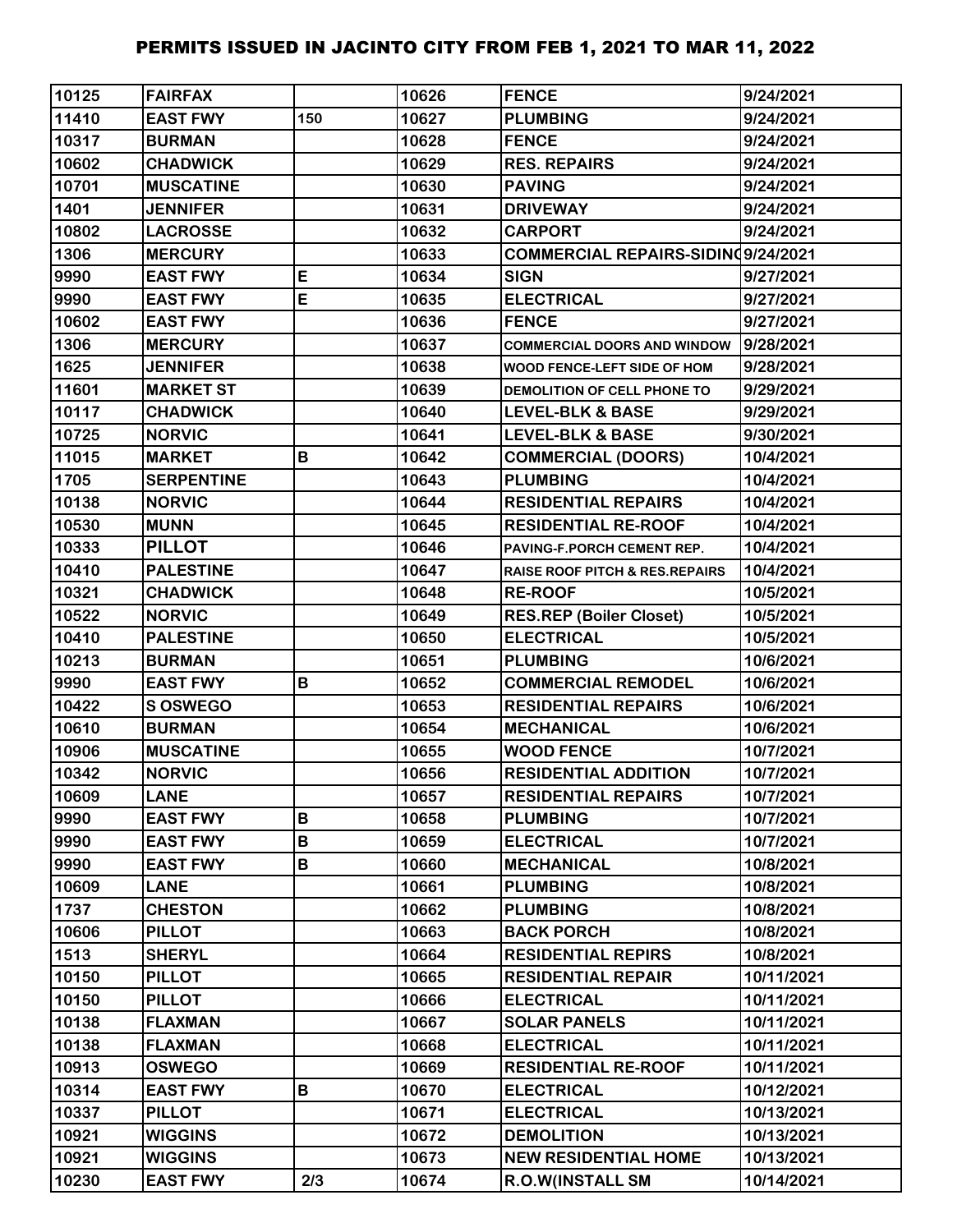| 10502 | <b>PILLOT</b>     |     | 10675 | <b>REPLACE SIDING</b>                      | 10/14/2021 |
|-------|-------------------|-----|-------|--------------------------------------------|------------|
| 10909 | <b>MUSCATINE</b>  |     | 10676 | <b>RESIDENTIAL REPAIR</b>                  | 10/14/2021 |
| 10610 | <b>BURMAN</b>     |     | 10677 | <b>ELECTRICAL</b>                          | 10/14/2021 |
| 11410 | <b>EAST FWY</b>   | 150 | 10678 | <b>FIRE PROTECTION</b>                     | 10/15/2021 |
| 10529 | <b>LACROSSE</b>   |     | 10679 | <b>REROOF</b>                              | 10/15/2021 |
| 4202  | <b>FIDELITY</b>   |     | 10680 | <b>SIGN</b>                                | 10/15/2021 |
| 4202  | <b>FIDELITY</b>   |     | 10681 | <b>ELECTRICAL</b>                          | 10/15/2021 |
| 11117 | <b>MARKET</b>     |     | 10682 | <b>FENCE</b>                               | 10/15/2021 |
| 10134 | <b>PALESTINE</b>  |     | 10683 | <b>PLUMBING</b>                            | 10/18/2021 |
| 9990  | <b>EAST FWY</b>   | В   | 10684 | <b>PLUMBING</b>                            | 10/18/2021 |
| 10433 | <b>PALESTINE</b>  |     | 10685 | <b>RE-ROOF ONLY</b>                        | 10/19/2021 |
| 10433 | <b>PALESTINE</b>  |     | 10686 | DRIVEWAY-HAS DIP-GUTTER                    | 10/19/2021 |
| 10525 | <b>BURMAN</b>     |     | 10687 | <b>PLUMBING</b>                            | 10/19/2021 |
| 10214 | <b>PALESTINE</b>  |     | 10688 | <b>LEVEL-SLAB</b>                          | 10/19/2021 |
| 10606 | <b>CHADWICK</b>   |     | 10689 | <b>ACCESSORY BUILDING</b>                  | 10/19/2021 |
| 1606  | <b>BELIN</b>      |     | 10690 | <b>PLUMBING</b>                            | 10/19/2021 |
| 1638  | <b>BELIN</b>      |     | 10691 | <b>GRADE/FILL DIRT</b>                     | 10/19/2021 |
| 10149 | <b>FLAXMAN</b>    |     | 10692 | <b>REROOF</b>                              | 10/20/2021 |
| 10912 | <b>EAST FWY</b>   |     | 10693 | <b>WALL SIGN</b>                           | 10/20/2021 |
| 10912 | <b>EAST FWY</b>   |     | 10694 | DOUBLE SIDED SIGN ON POLE 10/20/2021       |            |
| 10149 | <b>FAIRFAX</b>    |     | 10695 | <b>PLUMBING</b>                            | 10/20/2021 |
| 1501  | <b>JENNIFER</b>   |     | 10696 | <b>RESIDENTIAL REPAIRS</b>                 | 10/21/2021 |
| 10114 | <b>PALESTINE</b>  |     | 10697 | NEW RESIDENTIAL - BUILDING 10/21/2021      |            |
| 1638  | <b>BELIN</b>      |     | 10698 | <b>WOOD FENCE</b>                          | 10/21/2021 |
| 10909 | <b>MUSCATINE</b>  |     | 10699 | BLOCK & BASE FOUNDATION 10/21/2021         |            |
| 10522 | <b>FLAXMAN</b>    |     | 10700 | <b>DRIVEWAY</b>                            | 10/21/2021 |
| 10226 | <b>MUNN</b>       |     | 10701 | <b>RESIDENTIAL RE-ROOF</b>                 | 10/22/2021 |
| 10125 | <b>RUMAR</b>      |     | 10702 | RESD REP-BTHRM FLRS/SHWR 10/22/2021        |            |
| 10521 | <b>NORVIC</b>     |     | 10703 | ACCESSORY BUILDING-SHED 10/25/2021         |            |
| 10117 | <b>PALESTINE</b>  |     | 10704 | RES.REPAIRS(SIDING, PAINT, F   10/25/2021  |            |
| 10518 | <b>WIGGINS</b>    |     | 10705 | <b>ACCESSORY BUILDING</b>                  | 10/25/2021 |
| 10725 | <b>NORVIC</b>     |     | 10706 | <b>PLUMBING</b>                            | 10/25/2021 |
| 10409 | <b>N LACROSSE</b> |     | 10707 | <b>RESIDENTIAL REPAIRS</b>                 | 10/26/2021 |
| 10530 | <b>NORVIC</b>     |     | 10708 | <b>REPLACE SIDING</b>                      | 10/26/2021 |
| 1405  | <b>HOLLAND</b>    |     | 10709 | <b>PLUMBING</b>                            | 10/27/2021 |
| 10608 | <b>OSWEGO</b>     |     | 10710 | <b>SOLAR PANELS</b>                        | 10/27/2021 |
| 10608 | <b>OSWEGO</b>     |     | 10711 | <b>ELECTRICAL</b>                          | 10/27/2021 |
| 10333 | <b>MUNN</b>       |     | 10712 | <b>RESIDENTIAL RE-ROOF</b>                 | 10/27/2021 |
| 10905 | <b>VERANO</b>     |     | 10713 | <b>PLUMBING</b>                            | 10/28/2021 |
| 10433 | <b>PALESTINE</b>  |     | 10714 | <b>ELECTRICAL</b>                          | 10/28/2021 |
| 10237 | <b>PILLOT</b>     |     | 10715 | <b>ELECTRICAL</b>                          | 10/28/2021 |
| 10209 | <b>FLAXMAN</b>    |     | 10716 | <b>RESIDENTIAL RE-ROOF</b>                 | 10/28/2021 |
| 1613  | <b>MERCURY</b>    |     | 10717 | <b>MECHANICAL</b>                          | 10/29/2021 |
| 10114 | <b>PALESTINE</b>  |     | 10718 | <b>PLUMBING</b>                            | 10/29/2021 |
| 11506 | <b>LANE</b>       |     | 10719 | <b>ELECTRICAL</b>                          | 10/29/2021 |
| 10901 | <b>LACROSSE</b>   |     | 10720 | <b>WOOD FENCE 6FT TALL</b>                 | 11/1/2021  |
| 10901 | <b>OSWEGO</b>     |     | 10721 | <b>NEW GARAGE FOUNDATION ONL 11/1/2021</b> |            |
| 1613  | <b>MERCURY</b>    |     | 10722 | <b>DRIVEWAY</b>                            | 11/1/2021  |
| 10334 | <b>FAIRFAX</b>    |     | 10723 | <b>FENCE AND SIDING</b>                    | 11/1/2021  |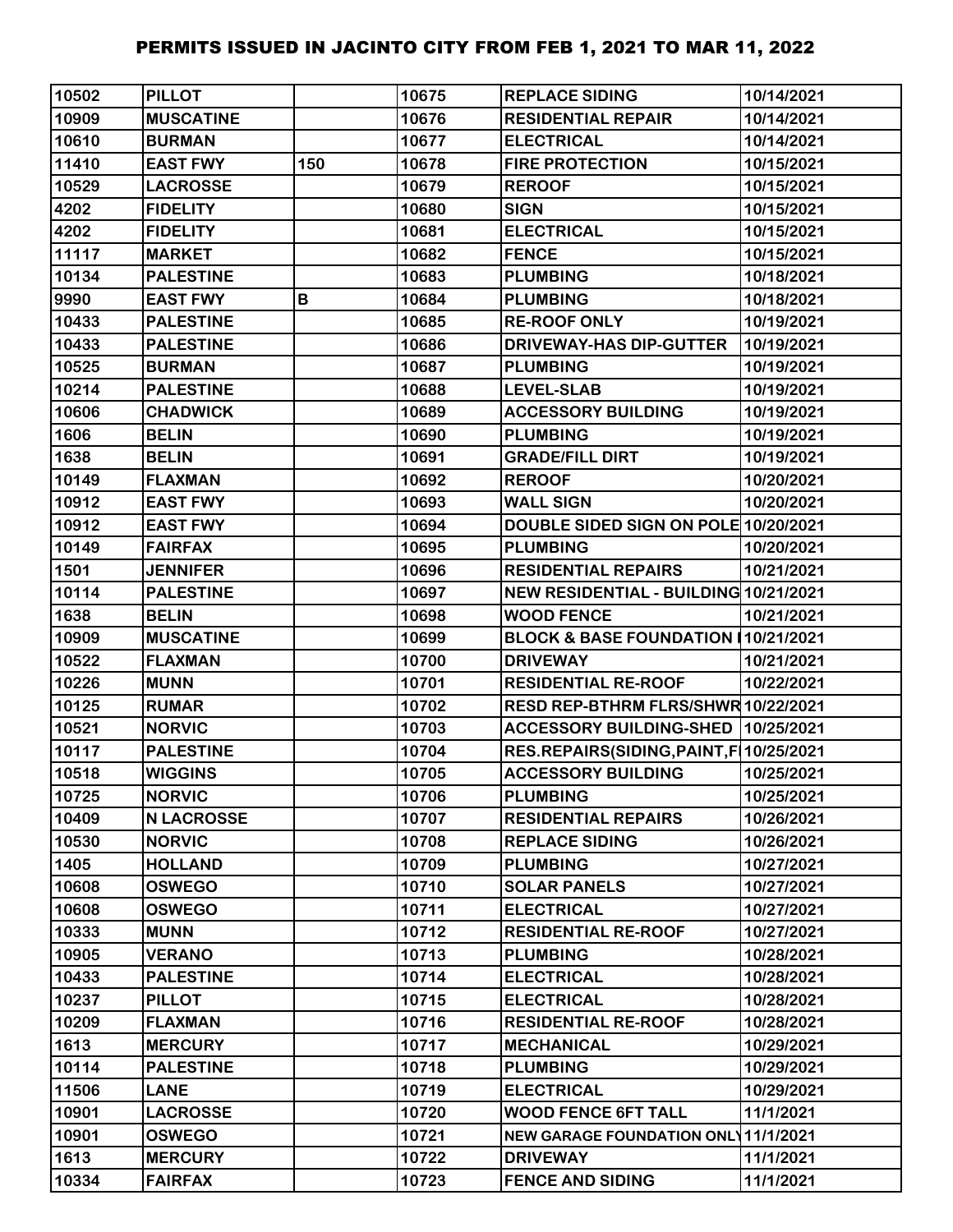| 10345 | <b>FLAXMAN</b>    |   | 10724 | <b>DRIVEWAY</b>                      | 11/1/2021  |
|-------|-------------------|---|-------|--------------------------------------|------------|
| 10605 | <b>BURMAN</b>     |   | 10725 | <b>REROOF</b>                        | 11/1/2021  |
| 10203 | <b>MARKET</b>     | н | 10726 | <b>ELECTRICAL</b>                    | 11/1/2021  |
| 1529  | <b>JENNIFER</b>   |   | 10727 | <b>PLUMBING</b>                      | 11/2/2021  |
| 10421 | <b>MUSCATINE</b>  |   | 10728 | <b>FOUNDATION REPAIR</b>             | 11/3/2021  |
| 10118 | <b>MUNN</b>       |   | 10729 | <b>DEMOLITION (GARAGE)</b>           | 11/3/2021  |
| 10150 | <b>WIGGINS</b>    |   | 10730 | <b>REROOF</b>                        | 11/3/2021  |
| 10202 | <b>WIGGINS</b>    |   | 10732 | <b>RESIDENTIAL RE-ROOF</b>           | 11/5/2021  |
| 10734 | <b>NORVIC</b>     |   | 10734 | <b>ELECTRICAL</b>                    | 11/5/2021  |
| 10237 | <b>PILLOT</b>     |   | 10735 | <b>MECHANICAL</b>                    | 11/5/2021  |
| 10706 | <b>LACROSSE</b>   |   | 10736 | <b>PLUMBING</b>                      | 11/8/2021  |
| 1726  | <b>BELIN</b>      |   | 10737 | <b>RESIDENTIAL REPAIRS</b>           | 11/8/2021  |
| 11021 | <b>FLAXMAN</b>    |   | 10738 | <b>REROOF</b>                        | 11/8/2021  |
| 10342 | <b>NORVIC</b>     |   | 10739 | <b>ELECTRICAL</b>                    | 11/8/2021  |
| 10713 | <b>MUSCATINE</b>  |   | 10740 | <b>ELECTRICAL</b>                    | 11/8/2021  |
| 10905 | <b>INVIERNO</b>   |   | 10741 | <b>DEMOLITION</b>                    | 11/8/2021  |
| 10214 | <b>PALESTINE</b>  |   | 10742 | <b>RESIDENTIAL REPAIRS</b>           | 11/9/2021  |
| 10701 | <b>PILLOT</b>     |   | 10743 | <b>ELECTRICAL</b>                    | 11/9/2021  |
| 10317 | <b>MUNN</b>       |   | 10744 | <b>REROOF</b>                        | 11/9/2021  |
| 1514  | <b>BELIN</b>      |   | 10745 | <b>RESIDENTIAL ADDITION</b>          | 11/10/2021 |
| 10230 | EAST FWY 2/3      |   | 10746 | <b>ELECTRICAL</b>                    | 11/10/2021 |
| 10142 | <b>NORVIC</b>     |   | 10747 | <b>PLUMBING - GTO</b>                | 11/10/2021 |
| 10706 | <b>FLAXMAN</b>    |   | 10748 | <b>SIDING</b>                        | 11/10/2021 |
| 11617 | <b>LORD</b>       |   | 10749 | <b>FENCE (GATE)</b>                  | 11/11/2021 |
| 10634 | <b>CHADWICK</b>   |   | 10750 | <b>ELECTRICAL</b>                    | 11/11/2021 |
| 10743 | <b>NORVIC</b>     |   | 10751 | <b>PLUMBING</b>                      | 11/11/2021 |
| 10401 | <b>FLAXMAN</b>    |   | 10752 | SIDING, WINDOWS & DOORS              | 11/11/2021 |
| 10230 | <b>EAST FWY</b>   |   | 10753 | <b>PLUMBING</b>                      | 11/11/2021 |
| 11420 | <b>LANE</b>       |   | 10754 | <b>ELECTRICAL</b>                    | 11/11/2021 |
| 10345 | <b>N LACROSSE</b> |   | 10755 | <b>SIDING AND WINDOWS</b>            | 11/12/2021 |
| 1513  | <b>SHERYL</b>     |   | 10756 | <b>ELECTRICAL</b>                    | 11/12/2021 |
| 11500 | <b>EAST FWY</b>   |   | 10757 | <b>ELECTRICAL - SIGN</b>             | 11/12/2021 |
| 11500 | <b>EAST FWY</b>   |   | 10758 | SIGN A, B, C & D                     | 11/12/2021 |
| 1708  | <b>KERBY</b>      |   | 10759 | <b>REROOF</b>                        | 11/15/2021 |
| 10705 | <b>MARKET</b>     |   | 10761 | PAVING-PARKING LOT REPAIR 11/15/2021 |            |
| 11519 | <b>MARKET ST</b>  |   | 10762 | <b>PLUMBING</b>                      | 11/15/2021 |
| 10101 | <b>NORVIC</b>     |   | 10763 | <b>REROOF</b>                        | 11/17/2021 |
| 10714 | <b>FLAXMAN</b>    |   | 10764 | <b>ACCESSORY BUILDING</b>            | 11/17/2021 |
| 10501 | <b>MUSCATINE</b>  |   | 10765 | REPLACE SHEET METAL ROOF 11/18/2021  |            |
| 10512 | <b>MUSCATINE</b>  |   | 10766 | <b>PAVING</b>                        | 11/18/2021 |
| 11519 | <b>MARKET ST</b>  |   | 10767 | <b>PLUMBING</b>                      | 11/18/2021 |
| 10142 | <b>PALESTINE</b>  |   | 10768 | <b>CARPORT</b>                       | 11/18/2021 |
| 10409 | N OSWEGO          |   | 10769 | <b>CARPORT</b>                       | 11/18/2021 |
| 10336 | <b>PALESTINE</b>  |   | 10770 | <b>SIGN</b>                          | 11/19/2021 |
| 1402  | <b>HOLLAND</b>    |   | 10771 | <b>MECHANICAL</b>                    | 11/19/2021 |
| 1613  | <b>MERCURY</b>    |   | 10772 | <b>ELECTRICAL</b>                    | 11/19/2021 |
| 11519 | <b>MARKET ST</b>  |   | 10773 | <b>PAVING</b>                        | 11/19/2021 |
| 10921 | <b>WIGGINS</b>    |   | 10774 | <b>PLUMBING</b>                      | 11/19/2021 |
| 10429 | <b>PALESTINE</b>  |   | 10775 | <b>PAVING</b>                        | 11/19/2021 |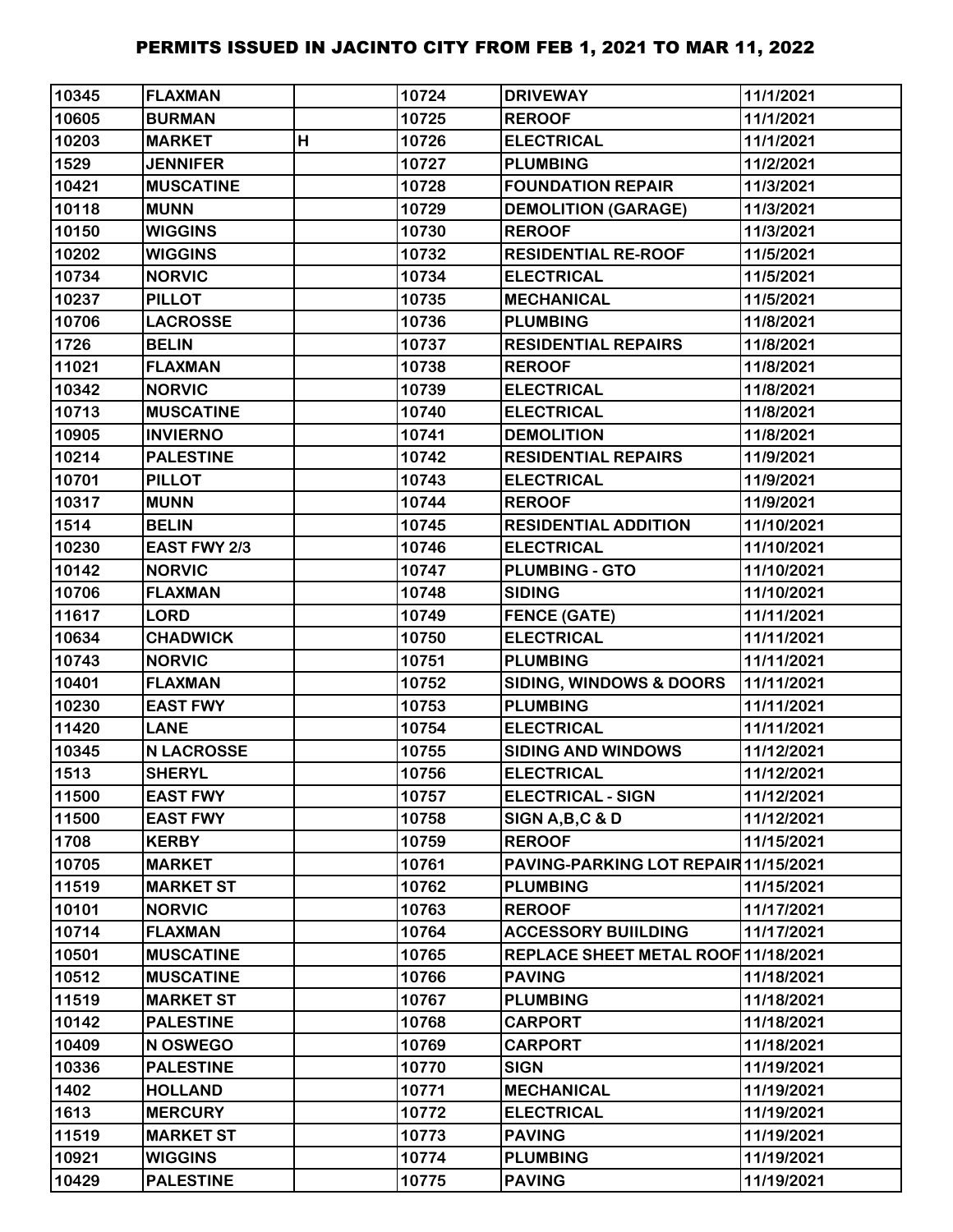| 11501 | <b>TILIA</b>     | 10776 | <b>RESIDENTIAL ADDITION &amp; REPAIR11/22/2021</b> |            |
|-------|------------------|-------|----------------------------------------------------|------------|
| 11450 | <b>EAST FWY</b>  | 10777 | NEW LED DIGITAL BILLBOARD 11/22/2021               |            |
| 10832 | <b>LANE</b>      | 10778 | <b>PLUMBING</b>                                    | 11/22/2021 |
| 1625  | <b>JENNIFER</b>  | 10779 | <b>PLUMBING</b>                                    | 11/22/2021 |
| 10518 | <b>FLAXMAN</b>   | 10780 | <b>REROOF</b>                                      | 11/22/2021 |
| 1211  | <b>MERCURY</b>   | 10781 | <b>REPAIR SHED</b>                                 | 11/22/2021 |
| 1317  | <b>JENNIFER</b>  | 10782 | <b>REPLACE SIDING</b>                              | 11/22/2021 |
| 10230 | <b>EAST FWY</b>  | 10783 | <b>DEMOLITION</b>                                  | 11/23/2021 |
| 10525 | <b>BURMAN</b>    | 10784 | <b>MECHANICAL</b>                                  | 11/23/2021 |
| 10525 | <b>BURMAN</b>    | 10785 | <b>ELECTRICAL</b>                                  | 11/24/2021 |
| 11216 | <b>MUNN</b>      | 10786 | <b>PLUMBING</b>                                    | 11/24/2021 |
| 10230 | <b>EAST FWY</b>  | 10787 | NEW COMMERCIAL - BUILDING 11/24/2021               |            |
| 10909 | <b>MUSCATINE</b> | 10788 | <b>RESIDENTIAL RE-ROOF</b>                         | 11/24/2021 |
| 10810 | <b>BURMAN</b>    | 10789 | <b>PAVING</b>                                      | 11/29/2021 |
| 10101 | <b>FLAXMAN</b>   | 10790 | <b>PLUMBING</b>                                    | 11/29/2021 |
| 11020 | <b>MUNN</b>      | 10791 | <b>CARPORT</b>                                     | 11/29/2021 |
| 10214 | <b>PALESTINE</b> | 10792 | <b>PLUMBING</b>                                    | 11/30/2021 |
| 11216 | <b>MUNN</b>      | 10793 | <b>PLUMBING</b>                                    | 12/1/2021  |
| 1506  | <b>CHESTON</b>   | 10794 | <b>ACCESSORY BUILDING</b>                          | 12/1/2021  |
| 10233 | <b>MUNN</b>      | 10795 | <b>ACCESSORY BUILDING</b>                          | 12/2/2021  |
| 10934 | <b>EAST FWY</b>  | 10796 | <b>SIGN</b>                                        | 12/3/2021  |
| 10934 | <b>EAST FWY</b>  | 10797 | <b>ELECTRICAL</b>                                  | 12/3/2021  |
| 10934 | <b>VERANO</b>    | 10798 | <b>DEMOLITION</b>                                  | 12/6/2021  |
| 10214 | <b>PALESTINE</b> | 10799 | <b>ELECTRICAL</b>                                  | 12/6/2021  |
| 11016 | <b>MUNN</b>      | 10800 | RESIDENTIAL REPAIRS & LEV 12/6/2021                |            |
| 1301  | <b>JENNIFER</b>  | 10801 | <b>REROOF</b>                                      | 12/7/2021  |
| 1402  | <b>HOLLAND</b>   | 10802 | <b>FENCE-IRON BAR</b>                              | 12/7/2021  |
| 10826 | <b>MUSCATINE</b> | 10803 | <b>REPLACE STUCCO SIDING</b>                       | 12/8/2021  |
| 10509 | <b>MUNN</b>      | 10804 | ACCESSORY BUILDING (SHED) 12/8/2021                |            |
| 10802 | <b>MUSCATINE</b> | 10805 | <b>FENCE-IRON BAR</b>                              | 12/9/2021  |
| 1734  | <b>BELIN</b>     | 10806 | <b>FENCE</b>                                       | 12/9/2021  |
| 10230 | <b>EAST FWY</b>  | 10807 | UNDERGROUND STORAGE TANK 12/9/2021                 |            |
| 1705  | <b>CASPERSON</b> | 10808 | <b>REROOF</b>                                      | 12/9/2021  |
| 10909 | <b>MUSCATINE</b> | 10809 | <b>DRIVEWAY</b>                                    | 12/9/2021  |
| 10921 | <b>WIGGINS</b>   | 10810 | <b>MECHANICAL</b>                                  | 12/13/2021 |
| 10729 | <b>PILLOT</b>    | 10811 | <b>ELECTRICAL</b>                                  | 12/13/2021 |
| 935   | <b>MERCURY</b>   | 10812 | <b>ELECTRICAL</b>                                  | 12/14/2021 |
| 10921 | <b>WIGGINS</b>   | 10813 | <b>PLUMBING</b>                                    | 12/14/2021 |
| 10325 | <b>MARKET C</b>  | 10814 | <b>MECHANICAL</b>                                  | 12/14/2021 |
| 10821 | <b>MUSCATINE</b> | 10815 | <b>PLUMBING</b>                                    | 12/14/2021 |
| 10114 | <b>PALESTINE</b> | 10816 | <b>ELECTRICAL</b>                                  | 12/14/2021 |
| 10921 | <b>WIGGINS</b>   | 10817 | <b>ELECTRICAL</b>                                  | 12/15/2021 |
| 10729 | <b>PILLOT</b>    | 10818 | <b>REPLACE WINDOW,</b>                             | 12/15/2021 |
| 10237 | <b>PILLOT</b>    | 10819 | <b>DRIVEWAY AND PA</b>                             | 12/15/2021 |
| 10633 | <b>FLAXMAN</b>   | 10820 | <b>NEW RESIDENTIAL HOUSE</b>                       | 12/15/2021 |
| 10502 | <b>PALESTINE</b> | 10821 | <b>FENCE</b>                                       | 12/15/2021 |
| 1405  | <b>HOLLAND</b>   | 10822 | <b>FIRE PROTECTION</b>                             | 12/16/2021 |
| 10114 | <b>PALESTINE</b> | 10823 | <b>MECHANICAL</b>                                  | 12/16/2021 |
| 10138 | <b>PILLOT</b>    | 10824 | <b>ACCESSORY BUILDING</b>                          | 12/16/2021 |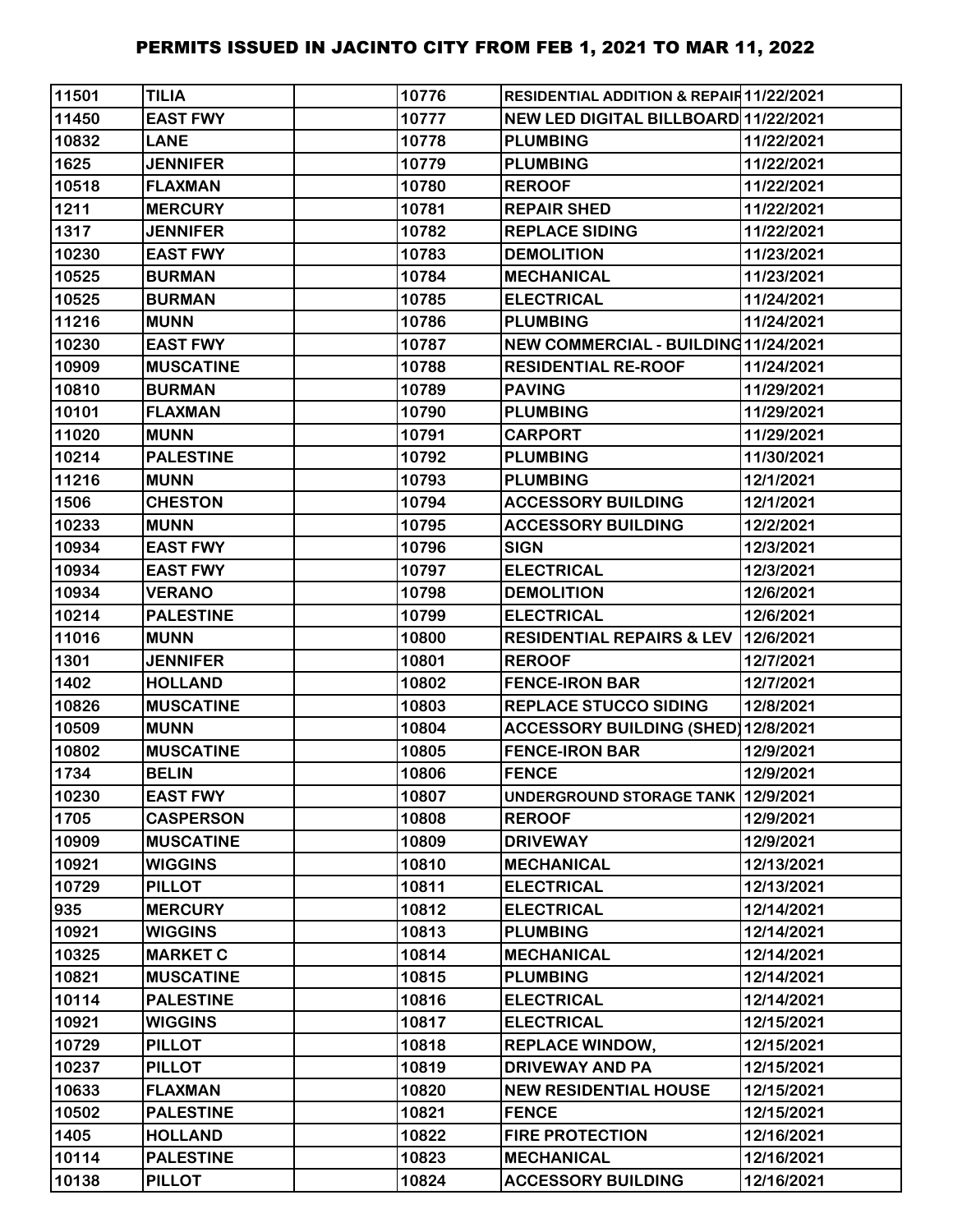| 10317 | <b>MUNN</b>       | 10825 | REPLACE WINDOWS & PAVING12/20/2021 |            |
|-------|-------------------|-------|------------------------------------|------------|
| 10434 | <b>PILLOT</b>     | 10826 | <b>NEW MAIL BOX</b>                | 12/21/2021 |
| 10142 | <b>NORVIC</b>     | 10827 | <b>FOUNDATION REPAIR</b>           | 12/22/2021 |
| 11509 | <b>FLAXMAN</b>    | 10828 | <b>RESIDENTIAL REMODEL</b>         | 12/22/2021 |
| 1430  | <b>HORATIO</b>    | 10829 | <b>PLUMBING</b>                    | 12/27/2021 |
| 10122 | <b>WIGGINS</b>    | 10830 | <b>REPLACE SIDING</b>              | 12/28/2021 |
| 10608 | <b>OSWEGO</b>     | 10831 | <b>DRIVEWAY</b>                    | 12/28/2021 |
| 10230 | <b>EAST FWY</b>   | 10832 | <b>PLUMBING</b>                    | 12/28/2021 |
| 1301  | <b>JENNIFER</b>   | 10833 | <b>ACCESSORY BUILDING</b>          | 12/28/2021 |
| 1713  | <b>HOLLAND</b>    | 10834 | <b>ACCESSORY BLDG- (C</b>          | 12/29/2021 |
| 10317 | <b>WIGGINS</b>    | 10835 | <b>ELECTRICAL</b>                  | 12/29/2021 |
| 10912 | <b>EAST FWY</b>   | 10836 | <b>COMMERCIAL REMODEL</b>          | 12/29/2021 |
| 10101 | <b>PILLOT</b>     | 10837 | <b>ELECTRICAL</b>                  | 12/29/2021 |
| 10410 | N OSWEGO          | 10838 | <b>CARPORT-METAL/GALV</b>          | 12/30/2021 |
| 10230 | <b>EAST FWY</b>   | 10839 | <b>ELECTRICAL</b>                  | 1/3/2022   |
| 10137 | <b>RUMAR</b>      | 10840 | PAVING(ON PREMISES SIDEWALK        | 1/3/2022   |
| 11509 | <b>FLAXMAN</b>    | 10841 | <b>PLUMBING</b>                    | 1/3/2022   |
| 10101 | <b>PILLOT</b>     | 10842 | <b>MECHANICAL</b>                  | 1/3/2022   |
| 10429 | <b>WIGGINS</b>    | 10843 | <b>ELECTRICAL</b>                  | 1/4/2022   |
| 1529  | <b>JENNIFER</b>   | 10844 | <b>PAVING</b>                      | 1/4/2022   |
| 10714 | <b>FLAXMAN</b>    | 10845 | <b>PAVING</b>                      | 1/5/2022   |
| 10214 | <b>PALESTINE</b>  | 10846 | <b>PLUMBING</b>                    | 1/5/2022   |
| 10608 | <b>OSWEGO</b>     | 10847 | <b>RESIDENTIAL-REMODEL(S</b>       | 1/5/2022   |
| 10608 | <b>OSWEGO</b>     | 10848 | <b>ELECTRICAL FOR SOLAR</b>        | 1/5/2022   |
| 10906 | <b>FLAXMAN</b>    | 10849 | RES.-REM(FOUNDATION-FUTURE         | 1/5/2022   |
| 1423  | KERBEY 1/2        | 10850 | <b>ELECTRICAL</b>                  | 1/5/2022   |
| 10809 | <b>MUSCATINE</b>  | 10851 | <b>DRIVEWAY</b>                    | 1/5/2022   |
| 10305 | <b>FLAXMAN</b>    | 10852 | <b>FENCE</b>                       | 1/5/2022   |
| 10142 | <b>NORVIC</b>     | 10853 | <b>RESIDENTIAL REPAIRS</b>         | 1/5/2022   |
| 10814 | <b>LACROSSE</b>   | 10854 | <b>RESIDENTIAL - REMODEL</b>       | 1/6/2022   |
| 1402  | <b>HOLLAND</b>    | 10855 | <b>NEW COMMERCIAL - BUILDING R</b> | 1/10/2022  |
| 1421  | <b>SERPENTINE</b> | 10856 | RES.REP.(RELEVEL A FLOOR/NE        | 1/11/2022  |
| 10717 | <b>PILLOT</b>     | 10857 | RES.REPAIRS(SIDING&WINDOWS)        | 1/11/2022  |
| 11519 | <b>MARKET ST</b>  | 10858 | FIRE PROTECTION(FIRE ALARM)        | 1/11/2022  |
| 11505 | <b>SEAGRAM</b>    | 10859 | <b>RESIDENTIAL - REMODEL</b>       | 1/11/2022  |
| 11509 | <b>FLAXMAN</b>    | 10860 | <b>ELECTRICAL</b>                  | 1/11/2022  |
| 10912 | <b>EAST FWY</b>   | 10861 | <b>PLUMBING</b>                    | 1/11/2022  |
| 1501  | <b>JENNIFER</b>   | 10862 | <b>ELECTRICAL</b>                  | 1/12/2022  |
| 10230 | <b>EAST FWY</b>   | 10863 | <b>MECHANICAL</b>                  | 1/12/2022  |
| 10230 | <b>EAST FWY</b>   | 10864 | <b>REFRIGERATION</b>               | 1/12/2022  |
| 10521 | <b>FAIRFAX</b>    | 10865 | <b>ELECTRICAL</b>                  | 1/13/2022  |
| 10324 | <b>PALESTINE</b>  | 10866 | <b>SIGN</b>                        | 1/14/2022  |
| 10101 | <b>PILLOT</b>     | 10867 | <b>PLUMBING</b>                    | 1/14/2022  |
| 10417 | <b>FLAXMAN</b>    | 10868 | <b>RESIDENTIAL REPAIRS</b>         | 1/14/2022  |
| 10912 | <b>EAST FWY</b>   | 10869 | <b>ELECTRICAL</b>                  | 1/18/2022  |
| 11509 | <b>FLAXMAN</b>    | 10870 | <b>MECHANICAL</b>                  | 1/18/2022  |
| 10714 | <b>PILLOT</b>     | 10871 | <b>ELECTRICAL</b>                  | 1/19/2022  |
| 11105 | <b>OSWEGO</b>     | 10872 | RESIDENTIAL REPAIRS(REROOF&SIDING) | 1/19/2022  |
| 10405 | <b>BURMAN</b>     | 10873 | <b>ACCESSORY BLDG</b>              | 1/20/2022  |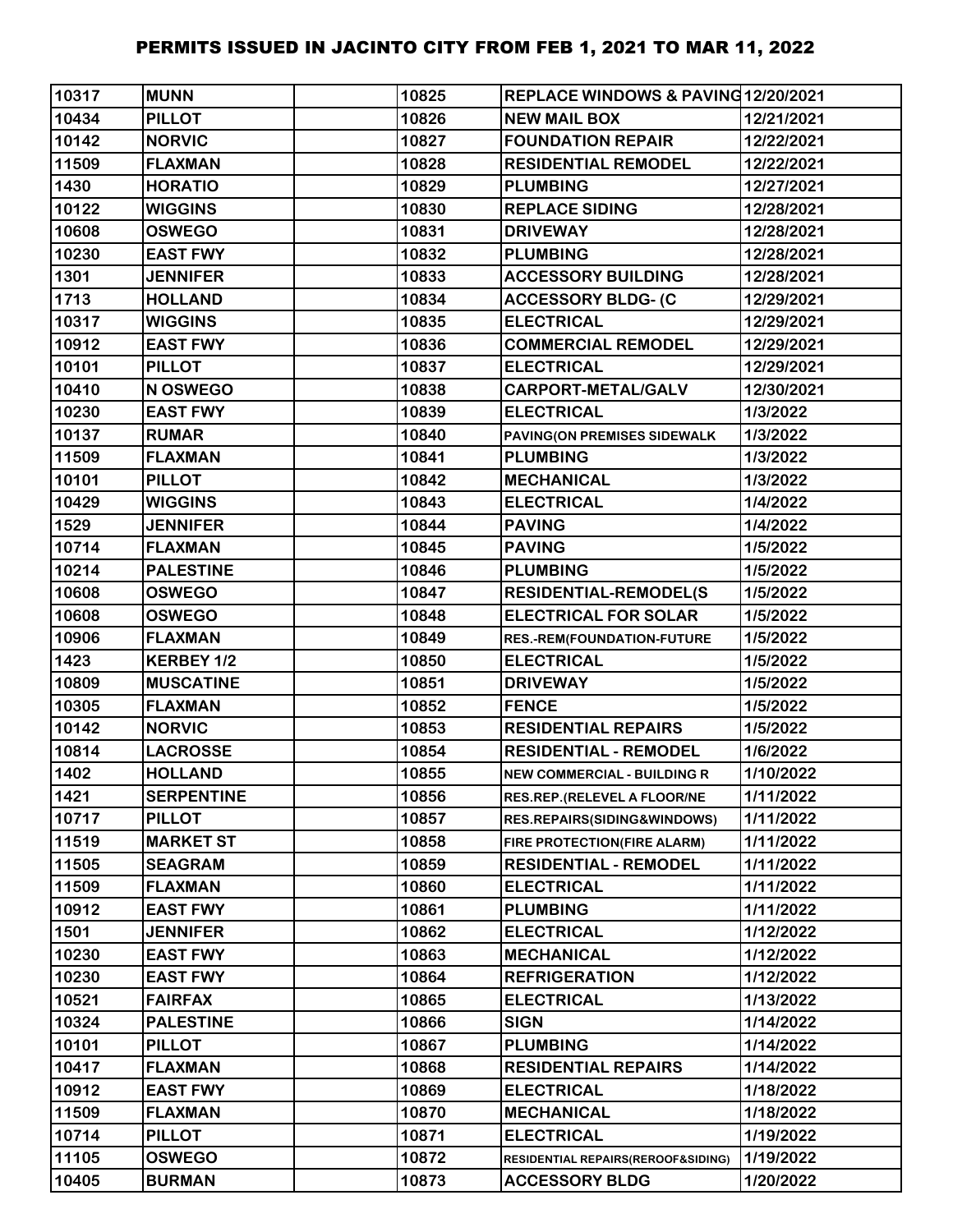| 11006 | <b>WIGGINS</b>    |   | 10874 | <b>SOLAR PANELS</b>                            | 1/20/2022 |
|-------|-------------------|---|-------|------------------------------------------------|-----------|
| 11006 | <b>WIGGINS</b>    |   | 10875 | <b>ELECTRICAL</b>                              | 1/20/2022 |
| 10619 | <b>LACROSSE</b>   |   | 10876 | <b>SOLAR PANELS</b>                            | 1/20/2022 |
| 10619 | <b>LACROSSE</b>   |   | 10877 | <b>ELECTRICAL</b>                              | 1/20/2022 |
| 10413 | <b>OSWEGO</b>     | N | 10878 | <b>RESIDENTIAL REPAIRS</b>                     | 1/20/2022 |
| 10611 | <b>LACROSSE</b>   |   | 10879 | <b>RESIDENTIAL REPAIRS &amp; RER01/21/2022</b> |           |
| 10230 | <b>EAST FWY</b>   |   | 10880 | <b>DOUBLE SIDED SIGN</b>                       | 1/21/2022 |
| 11110 | <b>VERANO</b>     |   | 10881 | <b>DRIVEWAY</b>                                | 1/21/2022 |
| 1514  | <b>BELIN</b>      |   | 10882 | <b>PLUMBING</b>                                | 1/21/2022 |
| 10230 | <b>EAST FWY</b>   |   | 10883 | <b>DRIVEWAY</b>                                | 1/21/2022 |
| 10230 | <b>EATS FWY</b>   |   | 10884 | <b>ELECTRICAL</b>                              | 1/21/2022 |
| 10121 | <b>WIGGINS</b>    |   | 10885 | <b>PLUMBING</b>                                | 1/24/2022 |
| 1501  | <b>JENNIFER</b>   |   | 10886 | <b>MECHANICAL</b>                              | 1/24/2022 |
| 10611 | <b>PALESTINE</b>  |   | 10887 | REROOF(PATIOCOVERMETAL/SKYLIGHTS)              | 1/24/2022 |
| 11010 | <b>VERANO</b>     |   | 10888 | <b>RESIDENTIAL ADDITION</b>                    | 1/25/2022 |
| 10810 | <b>BURMAN</b>     |   | 10889 | <b>RE-ROOF</b>                                 | 1/26/2022 |
| 11505 | <b>SEAGRAM</b>    |   | 10890 | <b>ELECTRICAL</b>                              | 1/26/2022 |
| 10510 | <b>LACROSSE</b>   |   | 10891 | <b>RESIDENTIAL REPAIRS</b>                     | 1/27/2022 |
| 10201 | <b>MUNN</b>       |   | 10892 | <b>PLUMBING</b>                                | 1/27/2022 |
| 10609 | <b>NORVIC</b>     |   | 10893 | <b>WOOD FENCE</b>                              | 1/27/2022 |
| 10150 | <b>MUNN</b>       |   | 10894 | <b>RESIDENTIAL -RE-ROOF</b>                    | 1/31/2022 |
| 1226  | <b>MERCURY</b>    |   | 10895 | <b>PLUMBING</b>                                | 1/31/2022 |
| 10422 | <b>SLACROSSE</b>  |   | 10896 | <b>FENCE</b>                                   | 2/1/2022  |
| 1622  | <b>CHESTON</b>    |   | 10897 | <b>RESIDENTIAL ADDITION</b>                    | 2/1/2022  |
| 1622  | <b>CHESTON</b>    |   | 10898 | <b>PLUMBING</b>                                | 2/1/2022  |
| 10421 | S OSWEGO          |   | 10899 | <b>SOLAR PANELS</b>                            | 2/2/2022  |
| 10421 | S OSWEGO          |   | 10900 | <b>ELECTRICAL</b>                              | 2/2/2022  |
| 11402 | <b>MUNN</b>       |   | 10901 | <b>PLUMBING</b>                                | 2/2/2022  |
| 10729 | <b>PILLOT</b>     |   | 10902 | <b>MECHANICAL</b>                              | 2/2/2022  |
| 10325 | <b>SLACROSSE</b>  |   | 10903 | <b>RESIDENTIAL REPAIRS</b>                     | 2/3/2022  |
| 10611 | <b>PALESTINE</b>  |   | 10904 | <b>PLUMBING</b>                                | 2/3/2022  |
| 10137 | <b>RUMAR</b>      |   | 10905 | <b>FENCE</b>                                   | 2/3/2022  |
| 10902 | <b>LANE</b>       |   | 10906 | <b>DRIVEWAY/PAVING</b>                         | 2/4/2022  |
| 10222 | <b>NORVIC</b>     |   | 10907 | <b>PLUMBING</b>                                | 2/8/2022  |
| 10414 | <b>NORVIC</b>     |   | 10908 | <b>PAVING</b>                                  | 2/8/2022  |
| 10222 | <b>MUNN</b>       |   | 10909 | <b>FENCE</b>                                   | 2/9/2022  |
| 11605 | <b>FLAXMAN</b>    |   | 10910 | <b>RESIDENTIAL RE-ROOF</b>                     | 2/9/2022  |
| 10138 | <b>NORVIC</b>     |   | 10911 | <b>PLUMBING</b>                                | 2/9/2022  |
| 11010 | <b>VERANO</b>     |   | 10912 | <b>DRIVEWAY</b>                                | 2/10/2022 |
| 10333 | <b>N LACROSSE</b> |   | 10913 | <b>RESIDENTIAL RE-ROOF</b>                     | 2/11/2022 |
| 11505 | <b>OGLESBY</b>    |   | 10914 | <b>PLUMBING</b>                                | 2/14/2022 |
| 10230 | <b>FAIRFAX</b>    |   | 10915 | PLUMBING-GAS GENERATOR                         | 2/14/2022 |
| 10414 | <b>SLACROSSE</b>  |   | 10916 | <b>ELECTRICAL</b>                              | 2/14/2022 |
| 1306  | <b>MERCURY</b>    |   | 10917 | <b>6FT TALL WOOD FENCE</b>                     | 2/14/2022 |
| 11501 | <b>TILIA</b>      |   | 10918 | <b>PLUMBING</b>                                | 2/15/2022 |
| 1105  | <b>FLINT</b>      |   | 10919 | <b>ELECTRICAL</b>                              | 2/15/2022 |
| 10142 | <b>NORVIC</b>     |   | 10920 | <b>ELECTRICAL</b>                              | 2/16/2022 |
| 10237 | <b>MARKET</b>     |   | 10921 | <b>ELECTRICAL</b>                              | 2/16/2022 |
| 10142 | <b>NORVIC</b>     |   | 10922 | <b>MECHANICAL</b>                              | 2/17/2022 |